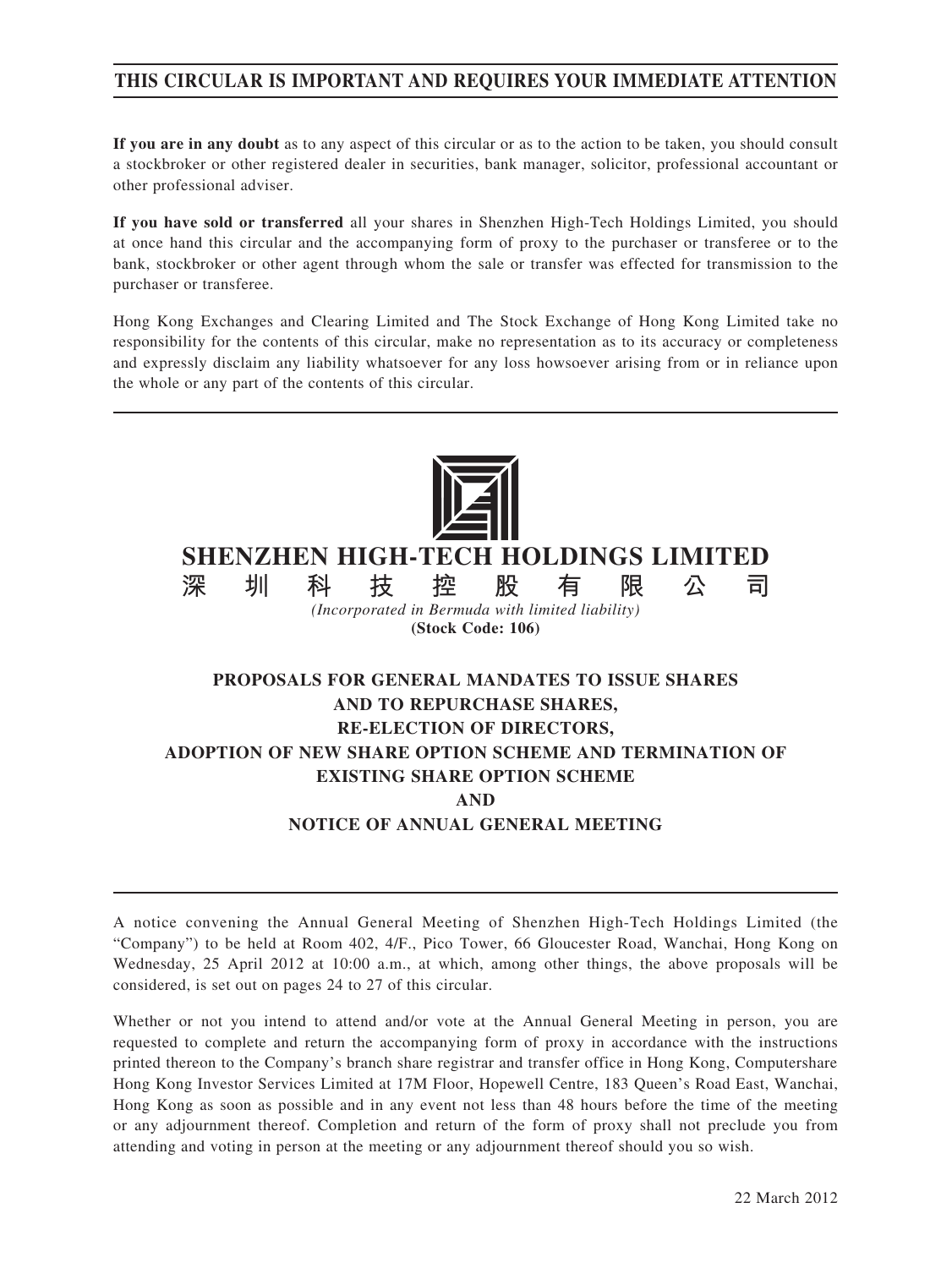# **CONTENTS**

## *Page*

| Appendix I – Explanatory Statement on Repurchase Mandate                       | $\overline{9}$ |
|--------------------------------------------------------------------------------|----------------|
| Appendix II - Details of the Directors proposed to be re-elected at the Annual |                |
|                                                                                |                |
|                                                                                |                |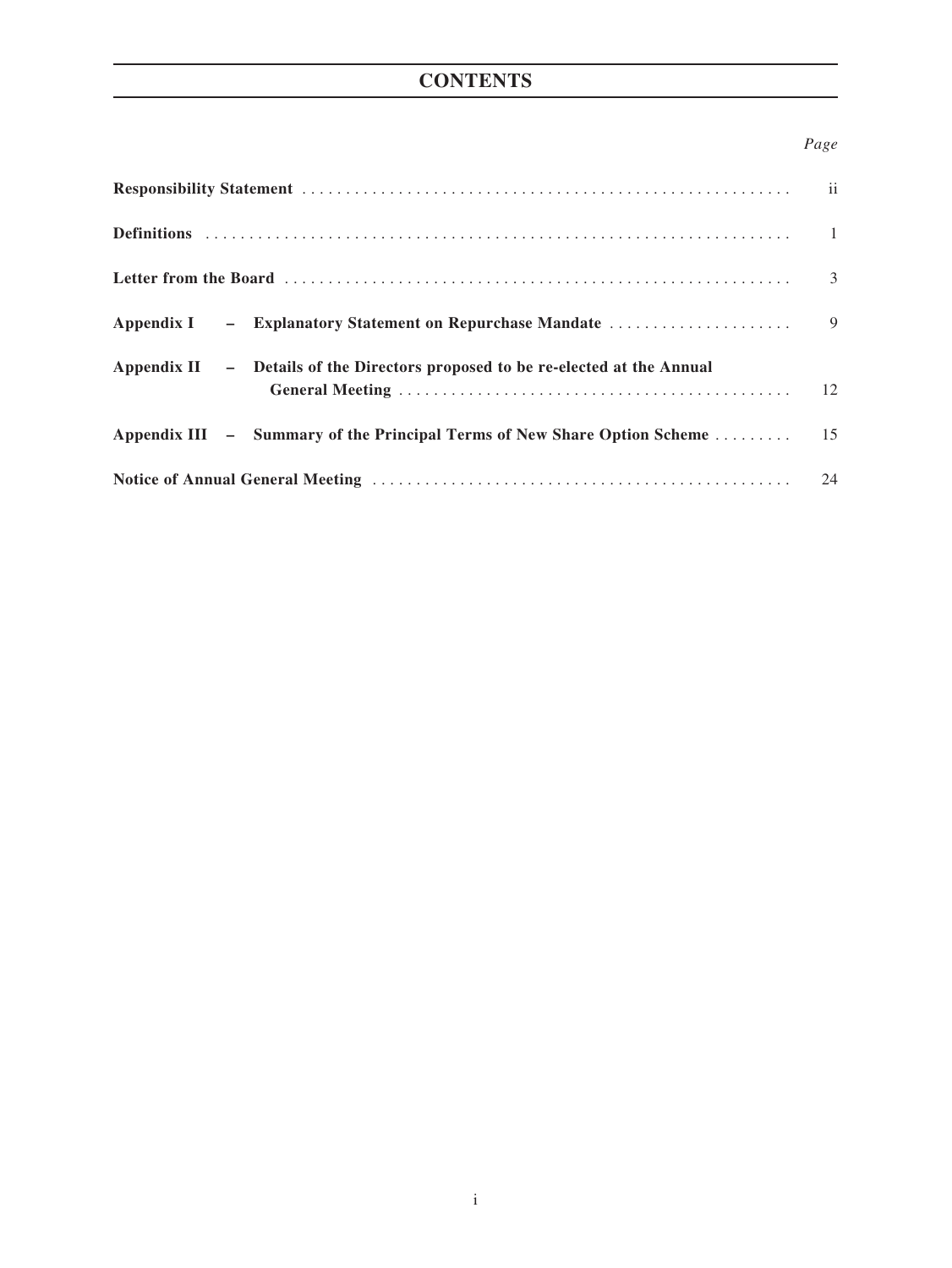# **RESPONSIBILITY STATEMENT**

This circular, for which the Directors (as defined herein) of the Company collectively and individually accept full responsibility, includes particulars given in compliance with the Listing Rules (as defined herein) for the purpose of giving information with regard to the Company. The Directors (as defined herein), having made all reasonable enquires, confirm that to the best of their knowledge and belief the information contained in this circular is accurate and complete in all material respects and not misleading or deceptive, and there are no other matters the omission of which would make any statement herein or this circular misleading.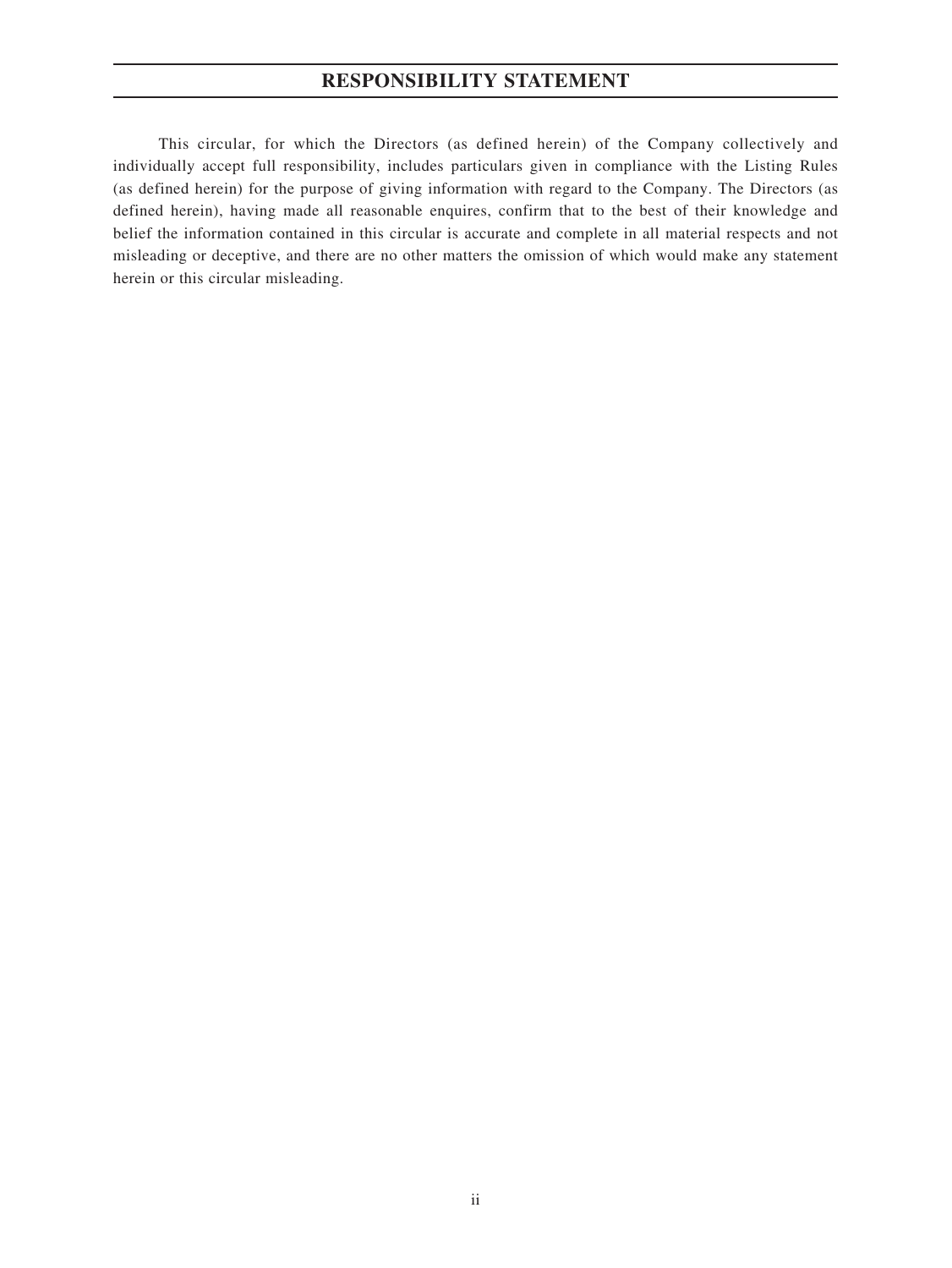# **DEFINITIONS**

*In this circular, unless the context otherwise requires, the following expressions have the following meanings:*

| "AGM"                          | the annual general meeting of the Company to be convened<br>and held at Room 402, 4/F., Pico Tower, 66 Gloucester Road,<br>Wanchai, Hong Kong on Wednesday, 25 April 2012 at 10:00 a.m.                                                                                                                                                                                                                                                                                                                                                |
|--------------------------------|----------------------------------------------------------------------------------------------------------------------------------------------------------------------------------------------------------------------------------------------------------------------------------------------------------------------------------------------------------------------------------------------------------------------------------------------------------------------------------------------------------------------------------------|
| "associates"                   | has the meaning as defined under the Listing Rules                                                                                                                                                                                                                                                                                                                                                                                                                                                                                     |
| "Board"                        | the board of Directors                                                                                                                                                                                                                                                                                                                                                                                                                                                                                                                 |
| "Bye-Laws"                     | the bye-laws of the Company                                                                                                                                                                                                                                                                                                                                                                                                                                                                                                            |
| "Company"                      | Shenzhen High-Tech Holdings Limited, a company incorporated<br>in Bermuda with limited liability, the Shares of which are listed<br>on the Stock Exchange                                                                                                                                                                                                                                                                                                                                                                              |
| " $Directory$ "                | director(s) of the Company                                                                                                                                                                                                                                                                                                                                                                                                                                                                                                             |
| "Existing Share Option Scheme" | the share option scheme adopted by the Company on 30 May 2002                                                                                                                                                                                                                                                                                                                                                                                                                                                                          |
| "Group"                        | the Company and its subsidiaries                                                                                                                                                                                                                                                                                                                                                                                                                                                                                                       |
| "Hong Kong"                    | the Hong Kong Special Administrative Region of the People's<br>Republic of China                                                                                                                                                                                                                                                                                                                                                                                                                                                       |
| "Issue Mandate"                | a general unconditional mandate proposed to be granted to the<br>Directors at the AGM to allot, issue and deal with shares in the<br>capital of the Company of up to 20 per cent. of the aggregate<br>nominal amount of the issued share capital of the Company as<br>at the date of passing of the relevant resolution granting such<br>mandate and adding thereto any Shares representing the aggregate<br>nominal amount of the Shares repurchased by the Company<br>pursuant to the authority granted under the Repurchase Mandate |
| "Latest Practicable Date"      | 16 March 2012, being the latest practicable date prior to the<br>printing of this circular for ascertaining certain information<br>contained herein                                                                                                                                                                                                                                                                                                                                                                                    |
| "Listing Rules"                | the Rules Governing the Listing of Securities on the Stock<br>Exchange                                                                                                                                                                                                                                                                                                                                                                                                                                                                 |
| "Listing Committee"            | Listing Committee of the Stock Exchange                                                                                                                                                                                                                                                                                                                                                                                                                                                                                                |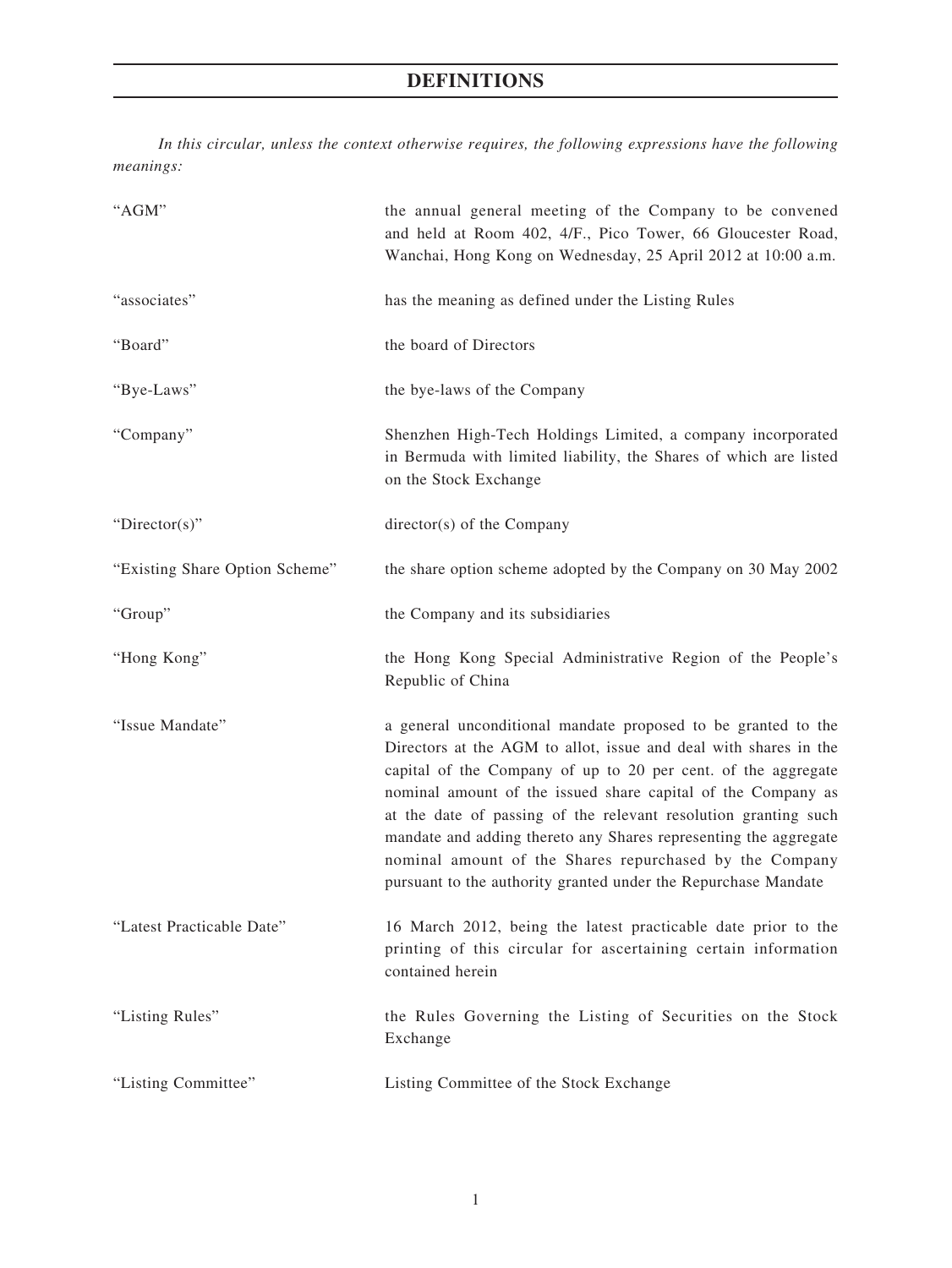# **DEFINITIONS**

| "New Share Option Scheme" | the new share option scheme proposed to be adopted at the AGM,<br>a summary of the principal terms is set out in the Appendix III to<br>this circular                                                                                                                                                                                |
|---------------------------|--------------------------------------------------------------------------------------------------------------------------------------------------------------------------------------------------------------------------------------------------------------------------------------------------------------------------------------|
| "Old Share(s)"            | ordinary share(s) of HK\$0.01 each in the share capital of the<br>Company before the Share Consolidation became effective on 13<br>February 2007                                                                                                                                                                                     |
| "Repurchase Mandate"      | a general unconditional mandate proposed to be granted to the<br>Directors at the AGM to repurchase such number of issued and<br>fully paid Shares of up to 10 per cent. of the aggregate nominal<br>amount of the issued share capital of the Company as at the date<br>of passing of the relevant resolution granting such mandate |
| "SFO"                     | Securities and Futures Ordinance (Chapter 571, Laws of Hong<br>Kong)                                                                                                                                                                                                                                                                 |
| "Share $(s)$ "            | ordinary shares of HK\$0.20 each in the share capital of the<br>Company                                                                                                                                                                                                                                                              |
| "Share Consolidation"     | the consolidation of shares of the Company which become<br>effective on 13 February 2007, details of which are set out in the<br>circular of the Company dated 28 December 2006                                                                                                                                                      |
| "Shareholder(s)"          | holder(s) of the Shares                                                                                                                                                                                                                                                                                                              |
| "Stock Exchange"          | The Stock Exchange of Hong Kong Limited                                                                                                                                                                                                                                                                                              |
| "Takeovers Code"          | the Hong Kong Code on Takeovers and Mergers and Share<br>Repurchases                                                                                                                                                                                                                                                                 |
| "HK\$" and "cents"        | Hong Kong dollars and cents, the lawful currency of Hong Kong                                                                                                                                                                                                                                                                        |
| $``\%"$                   | per cent.                                                                                                                                                                                                                                                                                                                            |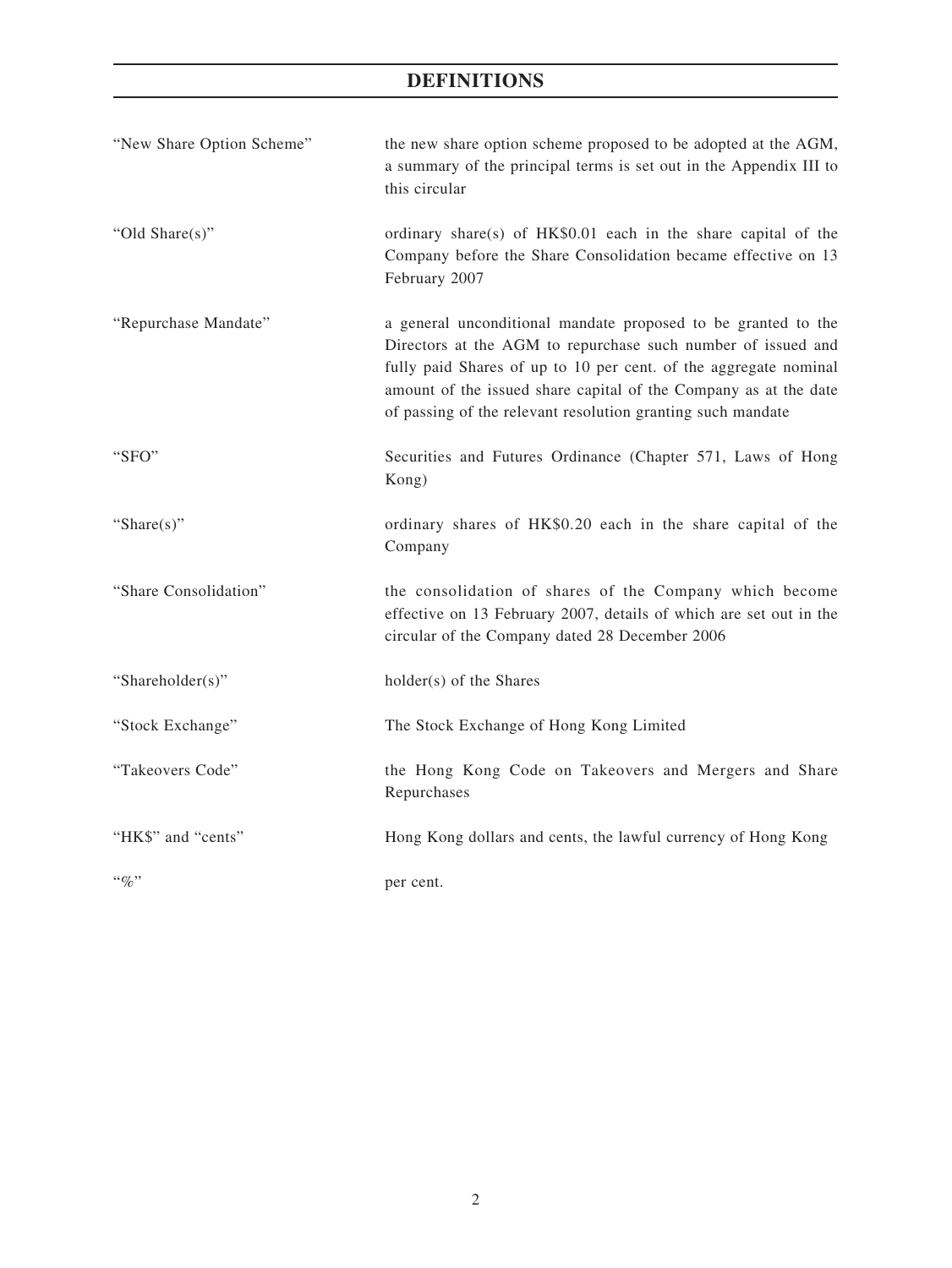

**(Stock Code: 106)**

*Executive Directors: Registered Office:* WONG Chung Tak *(Chairman)* Clarendon House TSE Kam Fai 2 Church Street

*Non-Executive Directors:* Bermuda LIU Sing Piu, Chris

*Independent Non-Executive Directors:* 17/F., BEA Harbour View Centre CHUNG Koon Yan 56 Gloucester Road LEE Kuo Ching, Stewart Wanchai, Hong Kong CHONG Kally

Hamilton, HM11

WONG Ngo, Derick *Head Office and Principal Place of Business in Hong Kong:*

22 March 2012

*To the Shareholders*

Dear Sir or Madam,

# **PROPOSALS FOR GENERAL MANDATES TO ISSUE SHARES AND TO REPURCHASE SHARES, RE-ELECTION OF DIRECTORS, ADOPTION OF NEW SHARE OPTION SCHEME AND TERMINATION OF EXISTING SHARE OPTION SCHEME AND NOTICE OF ANNUAL GENERAL MEETING**

#### **INTRODUCTION**

The purpose of this circular is to provide you with information in respect of the resolutions to be proposed at the AGM including, among other matters, (i) granting to the Directors the Issue Mandate and the Repurchase Mandate; (ii) re-electing Directors; and (iii) the adoption of the New Share Option Scheme and the termination of the Existing Share Option Scheme.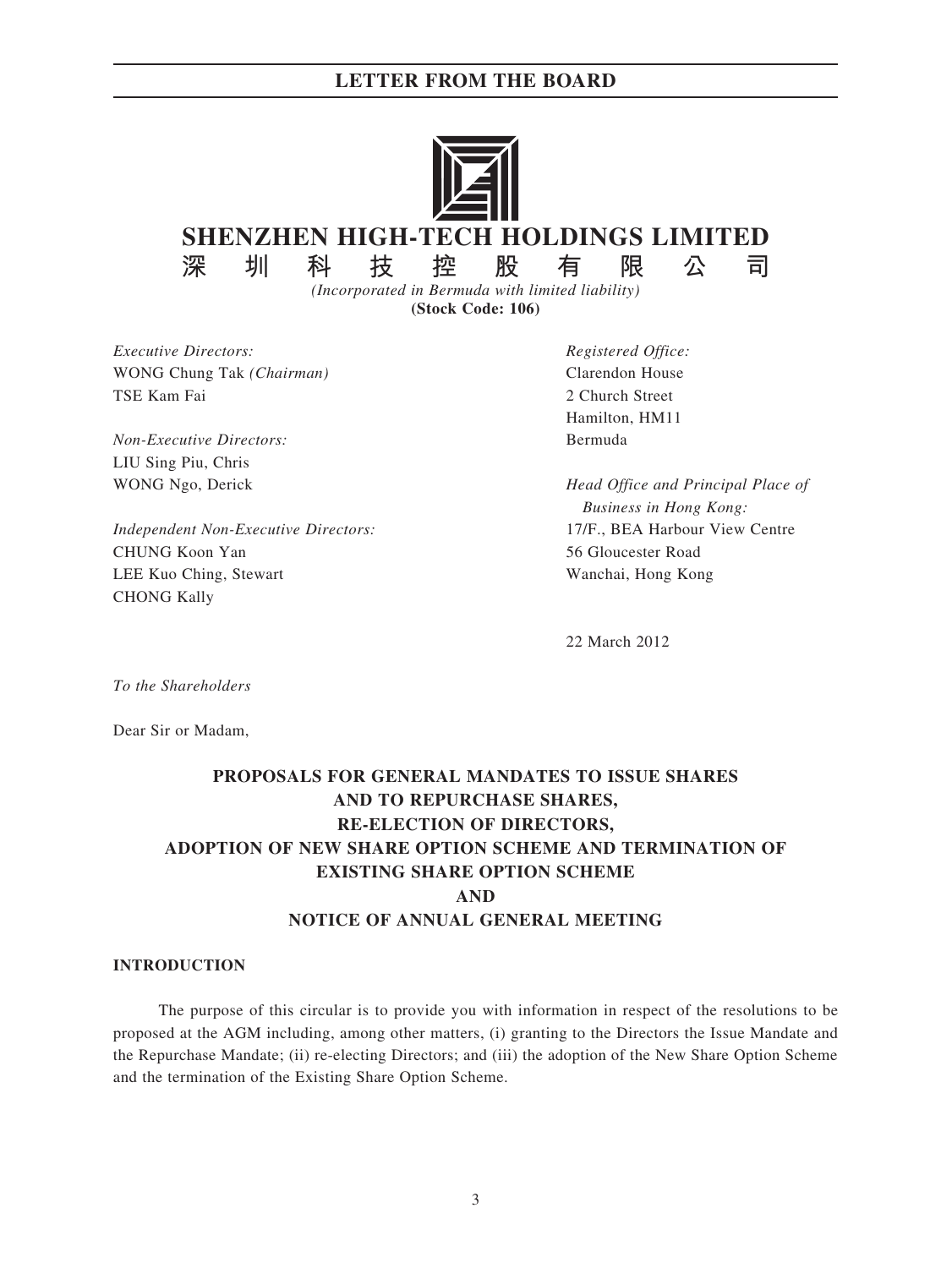#### **GENERAL MANDATES**

At the AGM, an ordinary resolution will be proposed that the Directors be given the Issue Mandate, i.e. a general and unconditional mandate to allot, issue and deal with new Shares up to 20% of the aggregate nominal share capital of the Company in issue as at the date of passing the relevant resolution.

Another ordinary resolution will also be proposed to give the Directors the Repurchase Mandate, i.e. a general and unconditional mandate to exercise all powers of the Company to repurchase Shares on the Stock Exchange up to a maximum of 10% of the nominal share capital of the Company in issue as at the date of passing the relevant resolution.

The Issue Mandate and the Repurchase Mandate would expire at the earliest of: (a) the conclusion of the next annual general meeting of the Company; or (b) at the end of the period within which the Company is required by Bermuda law or its Bye-Laws to hold its next annual general meeting; or (c) which revoked or varied by ordinary resolutions of the Shareholders in a general meeting prior to the next annual general meeting of the Company.

#### **EXPLANATORY STATEMENT**

An explanatory statement containing all relevant information relating to the proposed Repurchase Mandate is set out in the Appendix I to this circular. The explanatory statement is to provide you with information reasonably necessary to enable you to make an informed decision on whether to vote for or against the ordinary resolution to grant to the Directors the Repurchase Mandate at the AGM.

#### **RE-ELECTION OF DIRECTORS**

The Board currently consists of seven Directors, namely Mr. Wong Chung Tak, Mr. Tse Kam Fai, Mr. Liu Sing Piu, Chris, Mr. Wong Ngo, Derick, Mr. Chung Koon Yan, Mr. Lee Kuo Ching, Stewart and Miss Chong Kally.

Pursuant to Bye-law 87 of the Bye-Laws, Mr. Wong Chung Tak, Mr. Chung Koon Yan and Mr. Lee Kuo Ching, Stewart shall retire from office as Directors by rotation at the AGM and, being eligible, offer themselves for re-election.

Details of Mr. Wong Chung Tak, Mr. Chung Koon Yan and Mr. Lee Kuo Ching, Stewart are set out in Appendix II to this circular.

## **PROPOSED ADOPTION OF NEW SHARE OPTION SCHEME AND TERMINATION OF EXISTING SHARE OPTION SCHEME**

The Existing Share Option Scheme was adopted by the Company on 30 May 2002 and will expire on 29 May 2012. In view of the expiration of the Existing Share Option Scheme and in order to enable the Group to grant options to selected eligible participants, including Directors, as incentives or rewards for their contribution to the Group, the Directors propose to recommend to the Shareholders at the AGM to approve the adoption of the New Share Option Scheme and simultaneously terminate the operation of the Existing Share Option Scheme. As at the Latest Practicable Date, the Company does not maintain any share option scheme other than the Existing Share Option Scheme.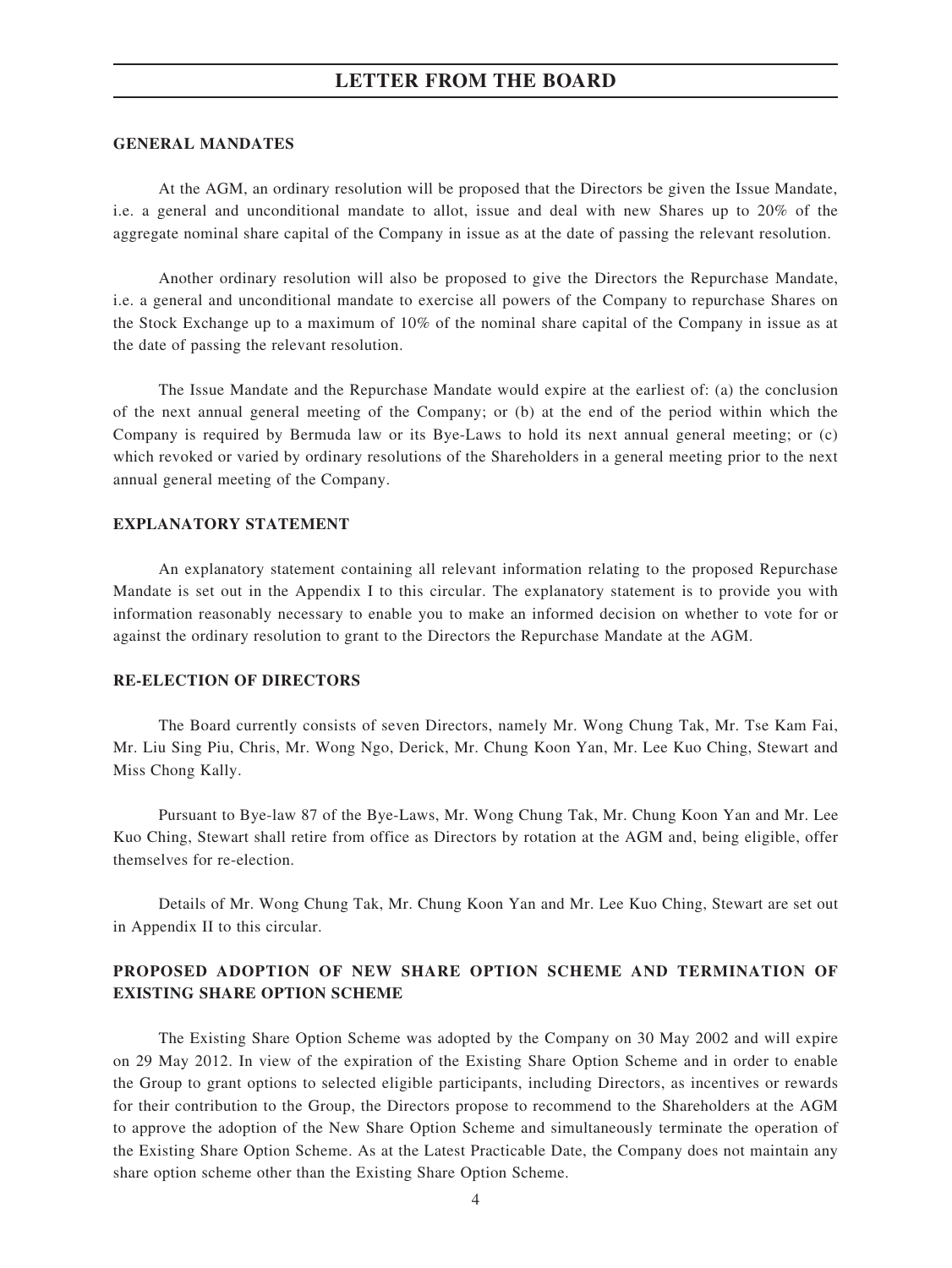The purpose of the New Share Option Scheme is to enable the Group to grant options to the eligible participants as incentives or rewards for their contribution to the Group. It is a share incentive scheme and is established to recognize and acknowledge the contributions made by the eligible participants to the Group. The New Share Option Scheme will provide eligible participants an opportunity to have a personal stake in the Company with the view to achieve the following objectives:

- (1) motivate the eligible participants to optimize their performance and efficiency for the benefit of the Group; and
- (2) attract and retain or otherwise maintain on-going business relationship with the eligible participants whose contributions are or will be beneficial to the long-term growth of the Group.

It is proposed that, subject to the approval of the Shareholders for the adoption of the New Share Option Scheme at the AGM, the operation of the Existing Share Option Scheme shall be terminated with effect from the conclusion of the AGM (such that no further options could thereafter be offered under the Existing Share Option Scheme but in all other respects the provisions of the Existing Share Option Scheme shall remain in full force and effect) and the New Share Option Scheme will take effect, subject to the approval of the Stock Exchange, on the date of its adoption at the AGM. Operation of the New Share Option Scheme will commence after all contributions precedent have been fulfilled. Options granted prior to such termination will continue to be valid and exercisable in accordance with the rules of the Existing Share Option Scheme. The maximum number of Shares in respect of which options may be granted under the Existing Share Option Scheme, subject to further refreshment of the limit on the grant of options by Shareholders, was 10% of the then issued Shares (i.e. 637,661,762 Old Shares) as at 30 May 2002, being the date of then Shareholders' approval of the Existing Share Option Scheme. The 10% general limit under the Existing Share Option Scheme was subsequently refreshed by the then Shareholders on 26 May 2006 and 25 May 2007 respectively. Under the refreshed limits, the Company may grant options to eligible participants to subscribe for a maximum of 1,722,331,075 Old Shares and 103,312,205 Shares respectively.

As at the Latest Practicable Date, out of the total 138,900,000 options (of which 48,900,000 options were granted after the Share Consolidation) were granted under the Existing Share Option Scheme (including those exercised, outstanding or lapsed), 50,000,000 options have been exercised and 25,750,000 options (including 15,000,000 share options adjusted to 750,000 share options upon the Share Consolidation became effective on 12 February 2007) have been lapsed, and there are 48,900,000 options outstanding granted under the Existing Share Option Scheme which entitle the holders to exercise into 48,900,000 Shares but yet to exercise. None of these options were cancelled. Under the Existing Share Option Scheme, the Company may grant further options entitling holders thereof to subscribe for 103,312,205 Shares.

The New Share Option Scheme is conditional upon:

(i) the passing of an ordinary resolution at the AGM to approve and adopt the New Share Option Scheme and to authorize the Board to grant the options thereunder and allot, issue and deal with the Shares which fall to be issued by the Company pursuant to the exercise of the options under the New Share Option Scheme, and the termination of the Existing Share Option Scheme; and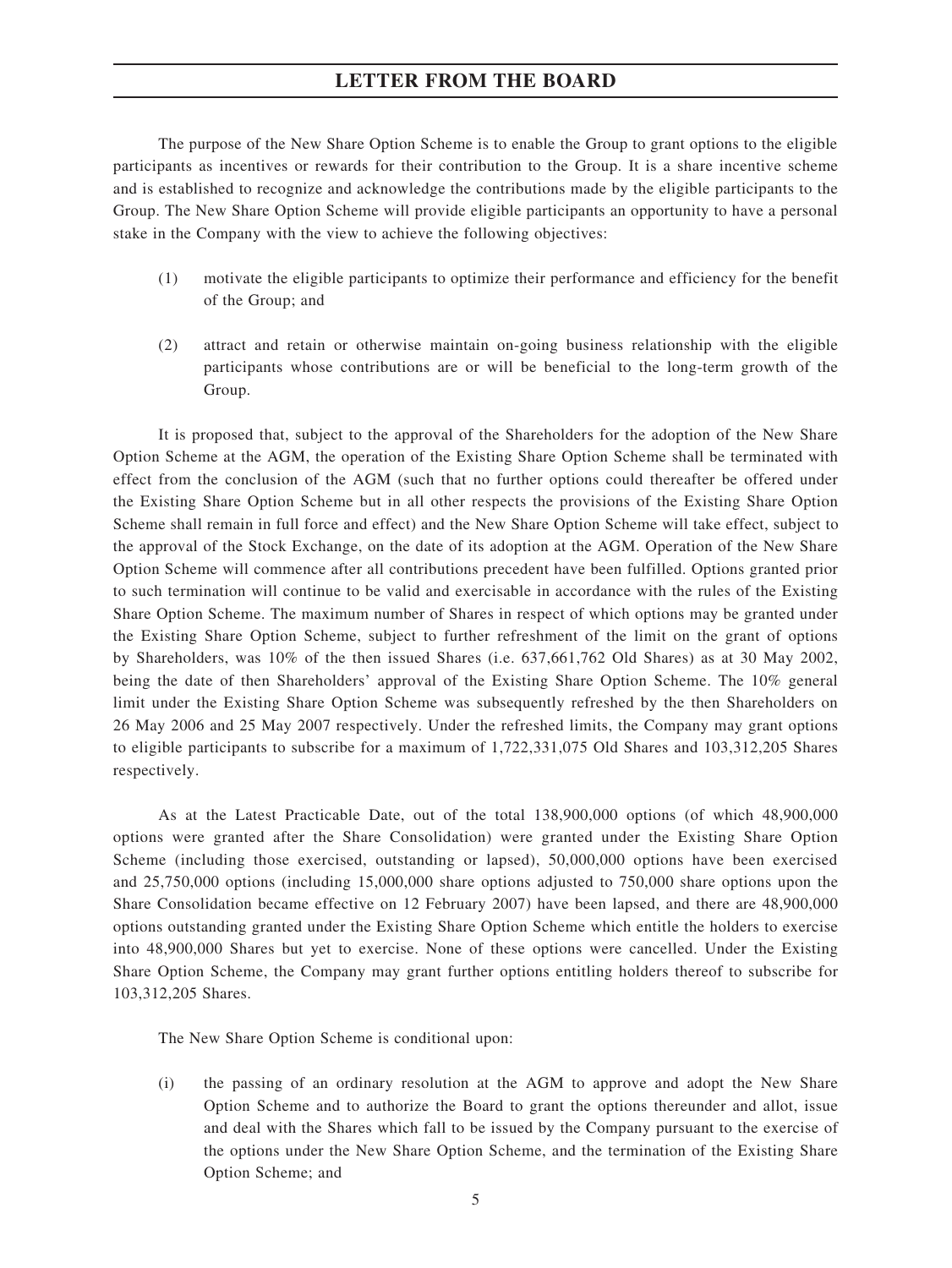(ii) the Listing Committee of the Stock Exchange granting approval for the listing of and permission to deal in such number of Shares to be issued by the Company pursuant to the exercise of the options which may be granted under the New Share Option Scheme.

Under the New Share Option Scheme, the Board has the authority to set terms and conditions in the grant of the options (i.e. to set conditions in relation to the minimum period of the options to be held and/or the performance targets to be achieved before such options can be exercised and the requirement for a minimum subscription price). With such authority and flexibility, the Directors may impose different conditions in the grant of the options to the participants as they consider appropriate with a view to achieving the purpose of the New Share Option Scheme as stated above. None of the Directors is a trustee of the New Share Option Scheme nor has any direct or indirect interest in the trustees.

Given that (i) the Existing Share Option Scheme will expire on 29 May 2012; and (ii) the purpose of the New Share Option Scheme is to enable the Group to grant options to participants as incentives or rewards for their contribution to the Group and hence can enable the Group to recruit and retain senior management and key employees, attract human resources that are valuable to the Group and to provide the participants with an opportunity to have a personal stake in the Company through the Company offering the grant of options with the view to motivate the participants to optimize their performance and efficiency for the benefit of the Group, the Directors consider that the adoption of the New Share Option Scheme is in the interests of the Company and the Shareholders as a whole.

A summary of the principal terms of the New Share Option Scheme which is proposed to be approved and adopted by the Company at the AGM is set out in Appendix III to this circular.

A copy of the rules of the New Share Option Scheme is available for inspection at the registered office of the Company at 17/F., BEA Harbour View Centre, 56 Gloucester Road, Wanchai, Hong Kong during normal business hours on any weekdays other than public holidays from the date of this circular up to and including the date of the AGM.

#### **Scheme mandate limit and maximum number of shares to be issued**

Shares which may fall to be issued upon the exercise of all options to be granted under the New Share Option Scheme at any time may not exceed 10% of the Shares in issue as at the date of adoption of the New Share Option Scheme.

On the basis of 1,986,606,059 Shares in issue as at the Latest Practicable Date and assuming that no further Shares are issued or repurchased by the Company prior to the AGM, the scheme limit for the New Share Option Scheme will be 198,660,605 Shares under Rule 17.03(3) of the Listing Rules, should the New Share Option Scheme be adopted.

Application will be made to the Listing Committee of the Stock Exchange for the listing of, an permission to deal in, the Shares to be issued and allotted pursuant to the exercise of the options in accordance with the terms and conditions of the New Share Option Scheme.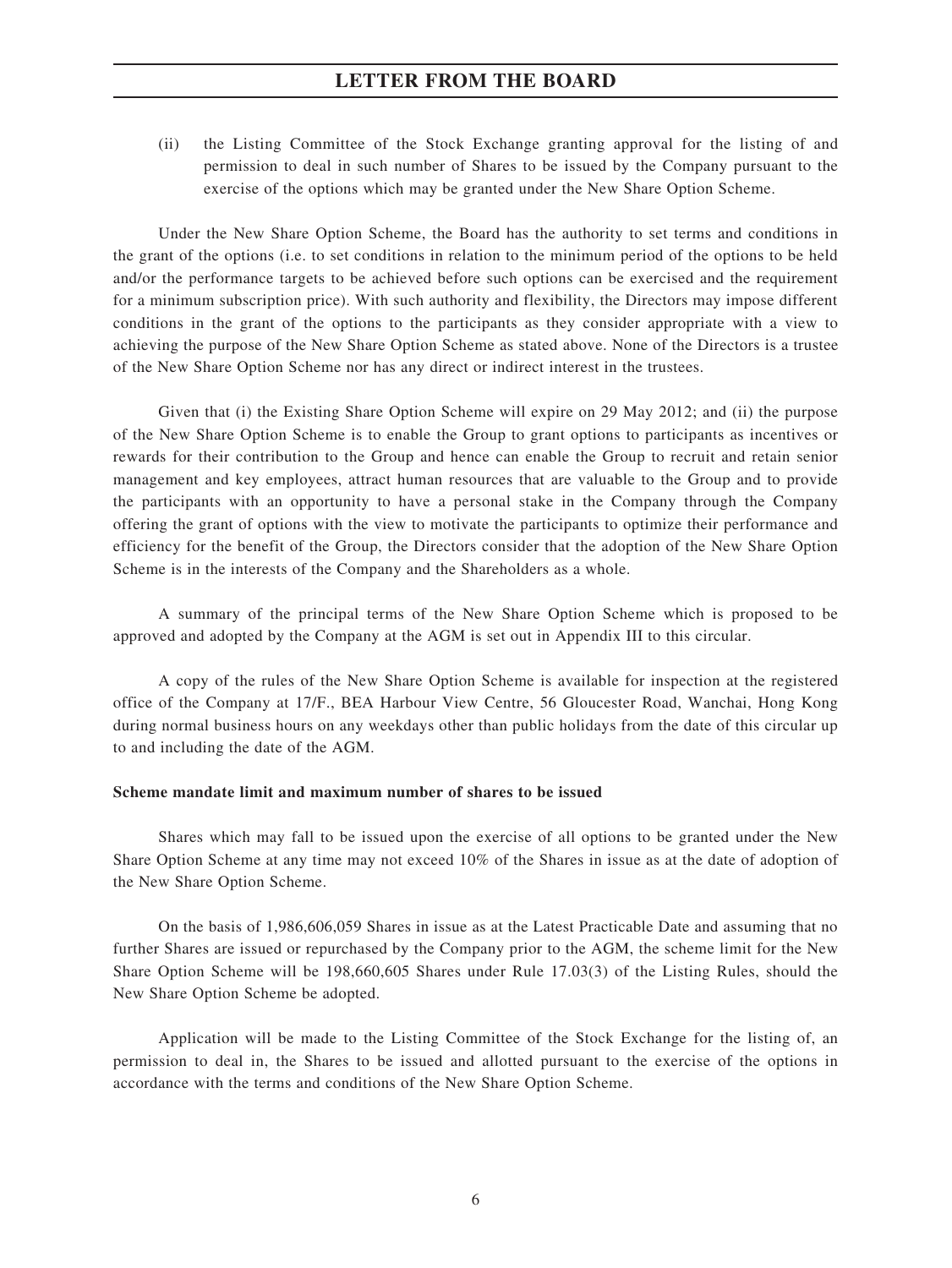#### **Value of the options**

The Company considers that it would not be appropriate to state the value of all options that can be granted under the New Share Option Scheme as if they have been granted on the Latest Practicable Date, as a number of variables which are crucial for the calculation of the option value are yet to be determined. Such variables include the subscription price payable for the Shares, exercise period, any lock-up period and any performance target. The Company believes that any calculation of the value of the options as at the Latest Practicable Date based on a number of speculative assumptions would be misleading to the Shareholders.

#### **ANNUAL GENERAL MEETING**

Set out on pages 24 to 27 of this circular is a notice convening the AGM to consider and, if appropriate, to approve the ordinary resolutions relating to the proposals for Issue Mandate and the Repurchase Mandate, the re-election of Directors and the adoption of New Share Option Scheme and termination of Existing Share Option Scheme.

To the best knowledge of the Directors information and belief after having made reasonable enquiries, as at the Latest Practicable Date, no Shareholder has a material interest in the New Share Option Scheme different to that of any other Shareholder and accordingly, no Shareholder is required to abstain from voting at the AGM on the resolution approving the adoption of the New Share Option Scheme.

A form of proxy for use at the AGM is enclosed herewith. Whether or not you intend to attend and/or vote at the AGM in person, you are requested to complete the form of proxy and return it to the Company's branch share registrar and transfer office in Hong Kong, Computershare Hong Kong Investor Services Limited at 17M Floor, Hopewell Centre, 183 Queen's Road East, Wanchai, Hong Kong as soon as possible and in any event not less than 48 hours before the time of the AGM or any adjournment thereof. Completion and return of the form of proxy shall not preclude you from attending and voting in person at the AGM or any adjournment thereof should you so wish.

Pursuant to Rule 13.39(4) of the Listing Rules, any vote of shareholders at a general meeting must be taken by poll except where the chairman, in good faith, decides to allow a resolution which relates purely to a procedural or administrative matter to be voted on by a show of hands. As such, all the resolutions set out in the notice of the AGM will be voted by poll.

#### **RECOMMENDATION**

The Directors consider that the proposed ordinary resolutions are in the best interests of the Company and the Shareholders as a whole. The Directors recommend the Shareholders to vote in favour of such resolutions at the AGM.

#### **GENERAL**

Your attention is also drawn to the appendices to this circular.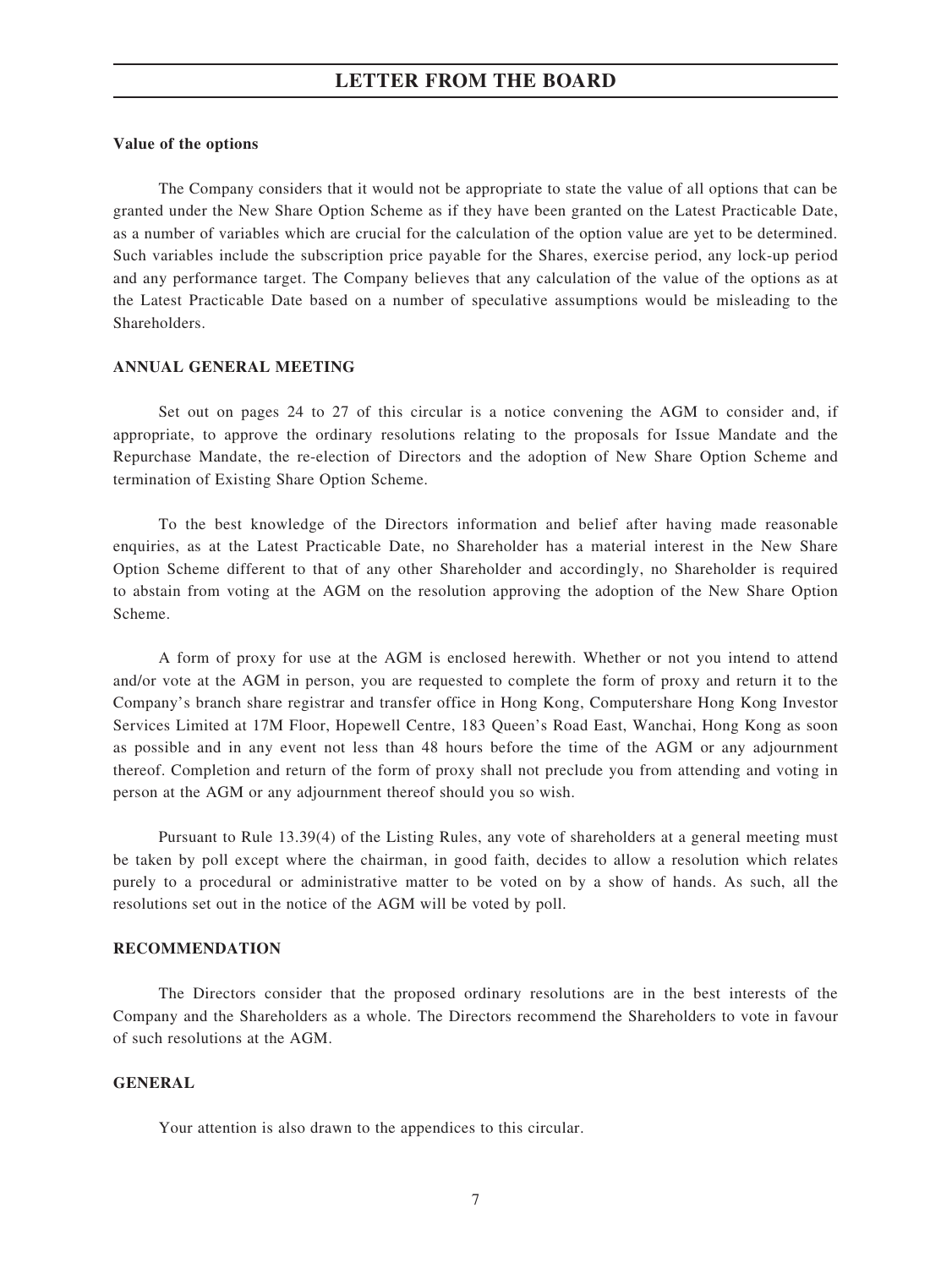### **MISCELLANEOUS**

The English text of this circular shall prevail over the Chinese text for the purpose of interpretation.

By Order of the Board **Shenzhen High-Tech Holdings Limited Wong Chung Tak** *Chairman*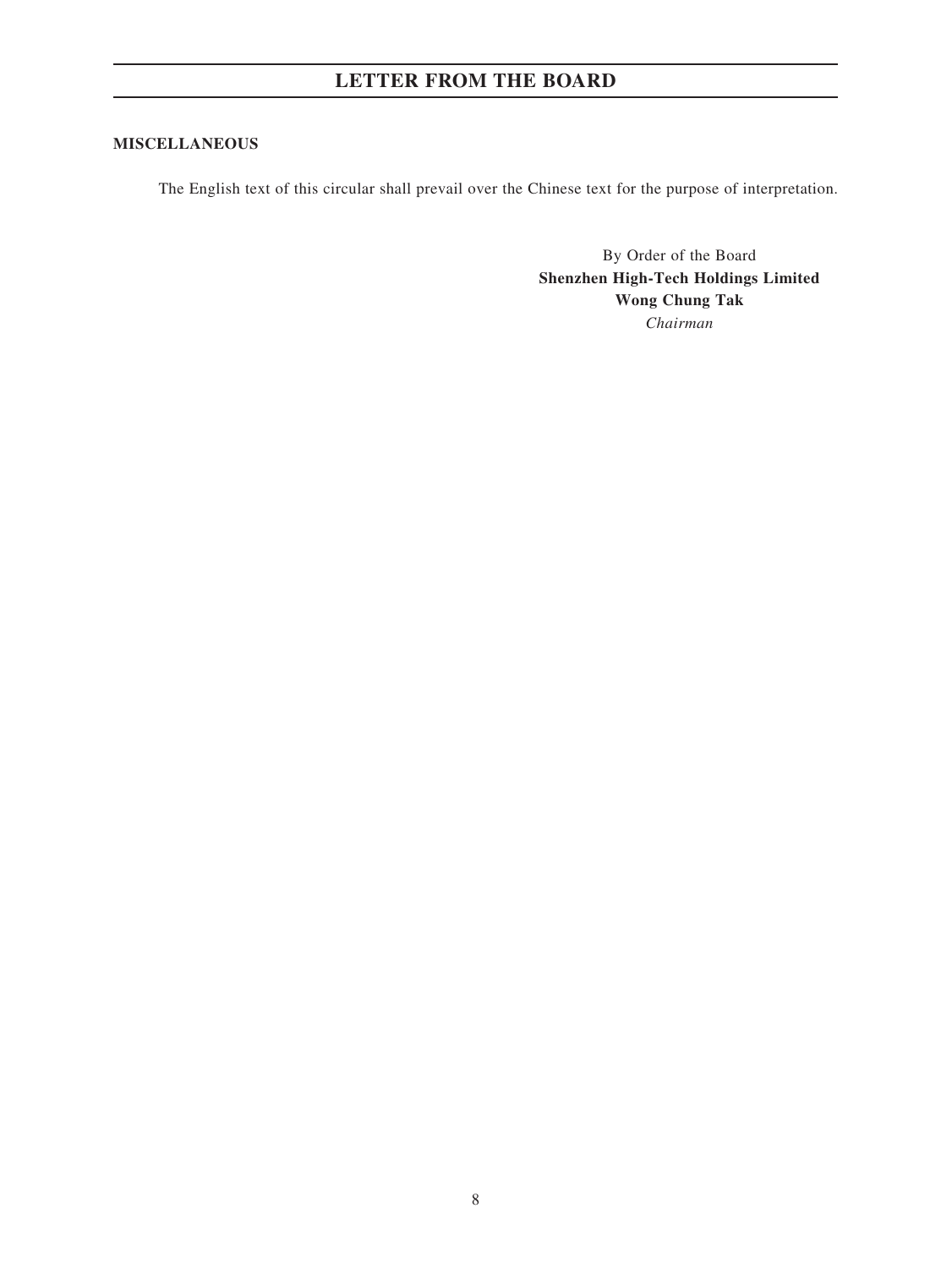## **APPENDIX I EXPLANATORY STATEMENT ON REPURCHASE MANDATE**

This appendix serves as an explanatory statement, as required by the Listing Rules, to provide the Shareholders with all the information reasonably necessary to enable them to make an informed decision on whether to vote for or against the ordinary resolution at the AGM to approve the Repurchase Mandate.

## **1. LISTING RULES RELATING TO THE REPURCHASE OF SHARES**

The Listing Rules permit companies whose primary listings are on the Stock Exchange to repurchase their shares on the Stock Exchange subject to certain restrictions.

#### **2. SHARE CAPITAL**

As at the Latest Practicable Date, the issued share capital of the Company comprised 1,986,606,059 Shares. Subject to the passing of the resolution for repurchase of Shares and on the basis of no further new Shares will be issued or repurchased up to the date of the AGM, the Company would be allowed under the Repurchase Mandate to repurchase a maximum of 198,660,605 Shares, representing 10% of the issued share capital as at the date of AGM.

#### **3. REASONS FOR REPURCHASES**

The Directors believe that the Repurchase Mandate is in the best interests of the Company and the Shareholders. Such repurchases may, depending on market conditions and funding arrangements at the time, lead to an enhancement of the net assets per Share and/or the earnings per Share and will only be made when the Directors believe that such a repurchase will benefit the Company and the Shareholders.

#### **4. FUNDING OF REPURCHASES**

In repurchasing Shares, the Company may only apply funds legally available for such purpose in accordance with its memorandum and Bye-Laws, the laws of Bermuda and any other applicable laws, including capital paid upon the Shares to be repurchased, profits otherwise available for distribution and sums standing to either the share premium account or contributed surplus account of the Company.

#### **5. GENERAL**

There might be a material adverse impact on the working capital or gearing position of the Company as compared with the position disclosed in the audited financial statements of the Company for the year ended 31 December 2011 in the event that the Repurchase Mandate were to be carried out in full at any time during the proposed repurchase period. However, the Directors do not propose to exercise the Repurchase Mandate to such extent as would, in the circumstances, have a material adverse effect on the working capital requirements of the Company or the gearing levels which in the opinion of the Directors are from time to time appropriate for the Company.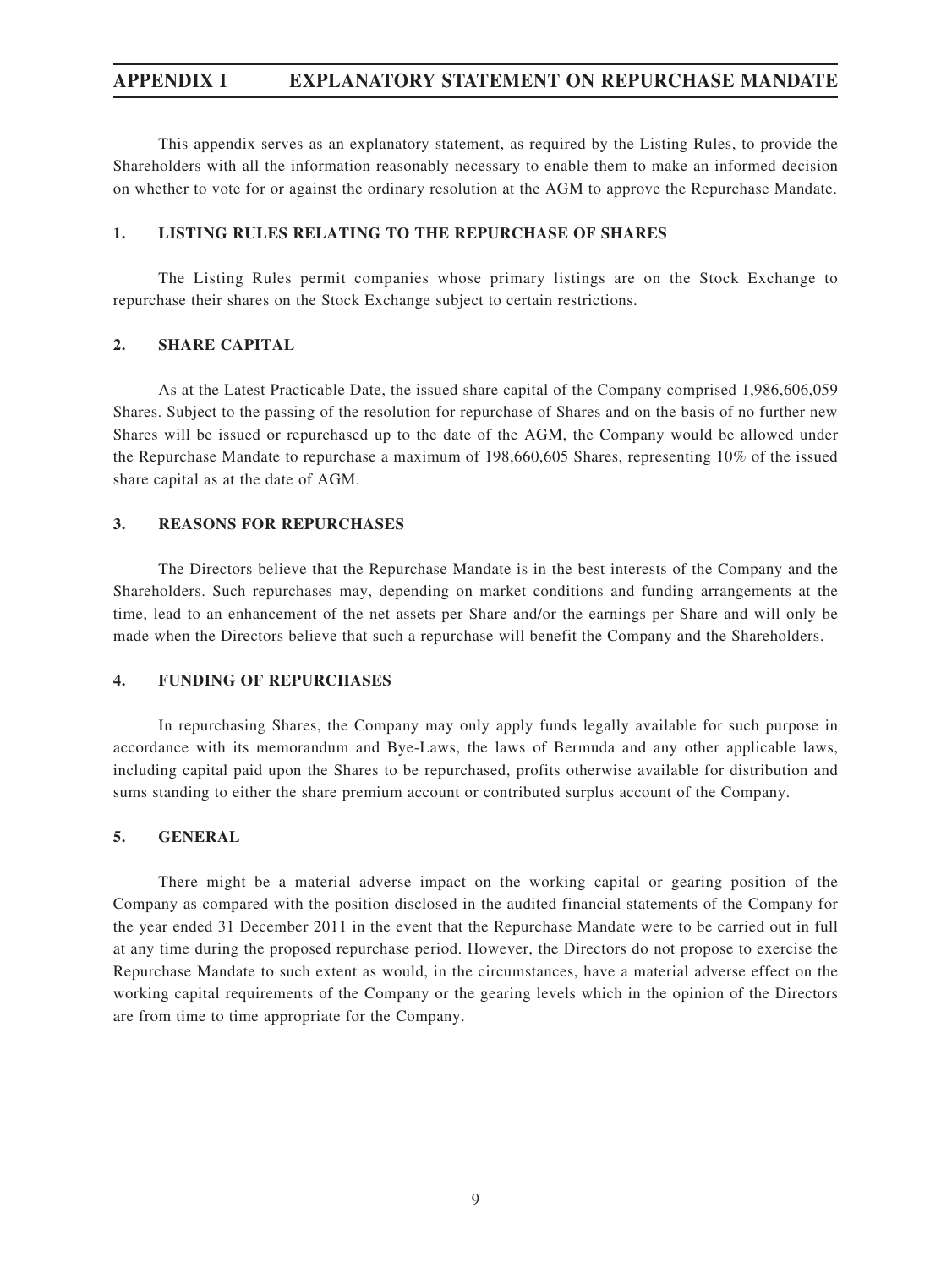## **APPENDIX I EXPLANATORY STATEMENT ON REPURCHASE MANDATE**

#### **6. SHARE PRICES**

The highest and lowest prices at which the Shares have traded on the Stock Exchange in each of the previous twelve months up to the Latest Practicable Date were as follows:–

|                                           | <b>Shares</b> prices |        |
|-------------------------------------------|----------------------|--------|
|                                           | <b>Highest</b>       | Lowest |
|                                           | HK\$                 | HK\$   |
| 2011                                      |                      |        |
| March                                     | 0.760                | 0.610  |
| April                                     | 0.760                | 0.640  |
| May                                       | 0.680                | 0.620  |
| June                                      | 0.650                | 0.500  |
| July                                      | 0.590                | 0.520  |
| August                                    | 0.560                | 0.450  |
| September                                 | 0.485                | 0.370  |
| October                                   | 0.470                | 0.360  |
| November                                  | 0.425                | 0.355  |
| December                                  | 0.470                | 0.370  |
| 2012                                      |                      |        |
| January                                   | 0.430                | 0.400  |
| February                                  | 0.465                | 0.415  |
| March (up to the Latest Practicable Date) | 0.640                | 0.435  |

#### **7. UNDERTAKING**

None of the Directors nor, to the best of their knowledge having made all reasonable enquiries, their associates, have any present intention to sell any Shares to the Company under the Repurchase Mandate if the same is approved by the Shareholders.

The Directors have undertaken to the Stock Exchange that, so far as the same may be applicable, they will exercise the Repurchase Mandate pursuant to the proposed resolution in accordance with the Listing Rules and the applicable laws of Bermuda.

#### **8. CONNECTED PERSON**

No connected person (as defined in the Listing Rules) has notified the Company that he has a present intention to sell Shares to the Company, or has undertaken not to do so, in the event that the Repurchase Mandate is approved by the Shareholders.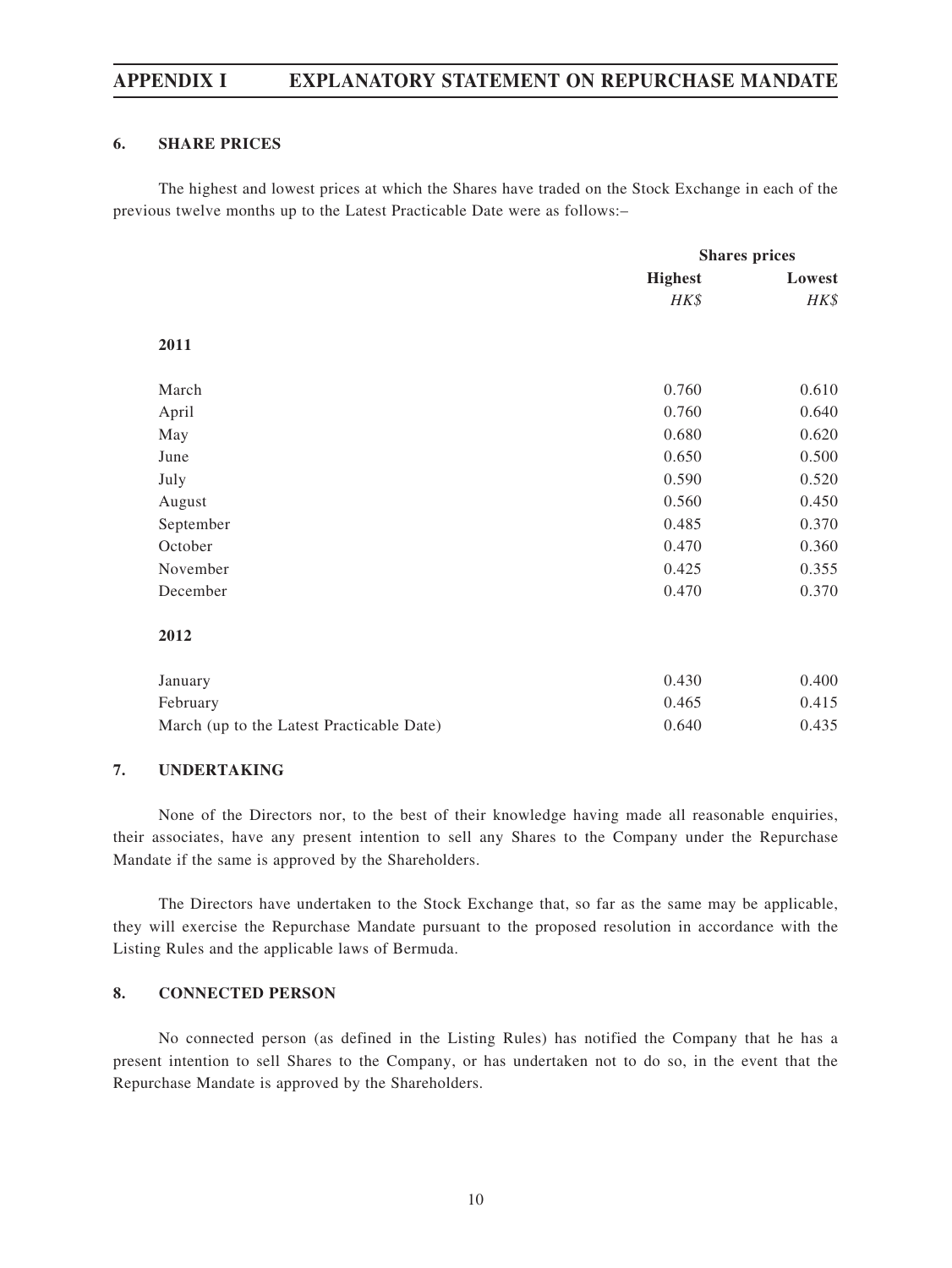## **APPENDIX I EXPLANATORY STATEMENT ON REPURCHASE MANDATE**

#### **9. TAKEOVERS CODE**

If on exercise of the powers of repurchase pursuant to the Repurchase Mandate, a Shareholder's proportionate interest in the voting rights of the Company increases, such increase will be treated as an acquisition for the purposes of Rule 32 of the Takeovers Code. As a result, a Shareholder or group of Shareholders acting in concert, could obtain or consolidate control of the Company and become obliged to make a mandatory offer in accordance with Rule 26 of the Takeovers Code.

As at the Latest Practicable Date, according to the register kept by the Company pursuant to section 336 of the SFO and so far as is known to, or can be ascertained after reasonable enquiry by the Directors, Mr. Wong Chung Tak, the Chairman and an executive Director of the Company, held through Thing On Group Limited (a company wholly and beneficially owned by Mr. Wong) 1,435,128,623 Shares (representing approximately 72.24% of the total issued Shares as at the Latest Practicable Date). In the event that the Directors exercise in full power to repurchase Shares under the Repurchase Mandate, then the attributable interest of Thing On Group Limited would be increased from 72.24% to approximately 80.27% of the issued share capital of the Company. The Directors are not aware of any consequences which may arise under the Takeovers Code as a result of any repurchases made under the Repurchase Mandate. The Company has no present intention to repurchase Shares to such extent as to result in the amount of Shares held by the public being reduced to less than 25%.

#### **10. SHARE REPURCHASE MADE BY THE COMPANY**

The Company has not purchased any of the Shares (whether on the Stock Exchange or otherwise) in the six months preceding the Latest Practicable Date.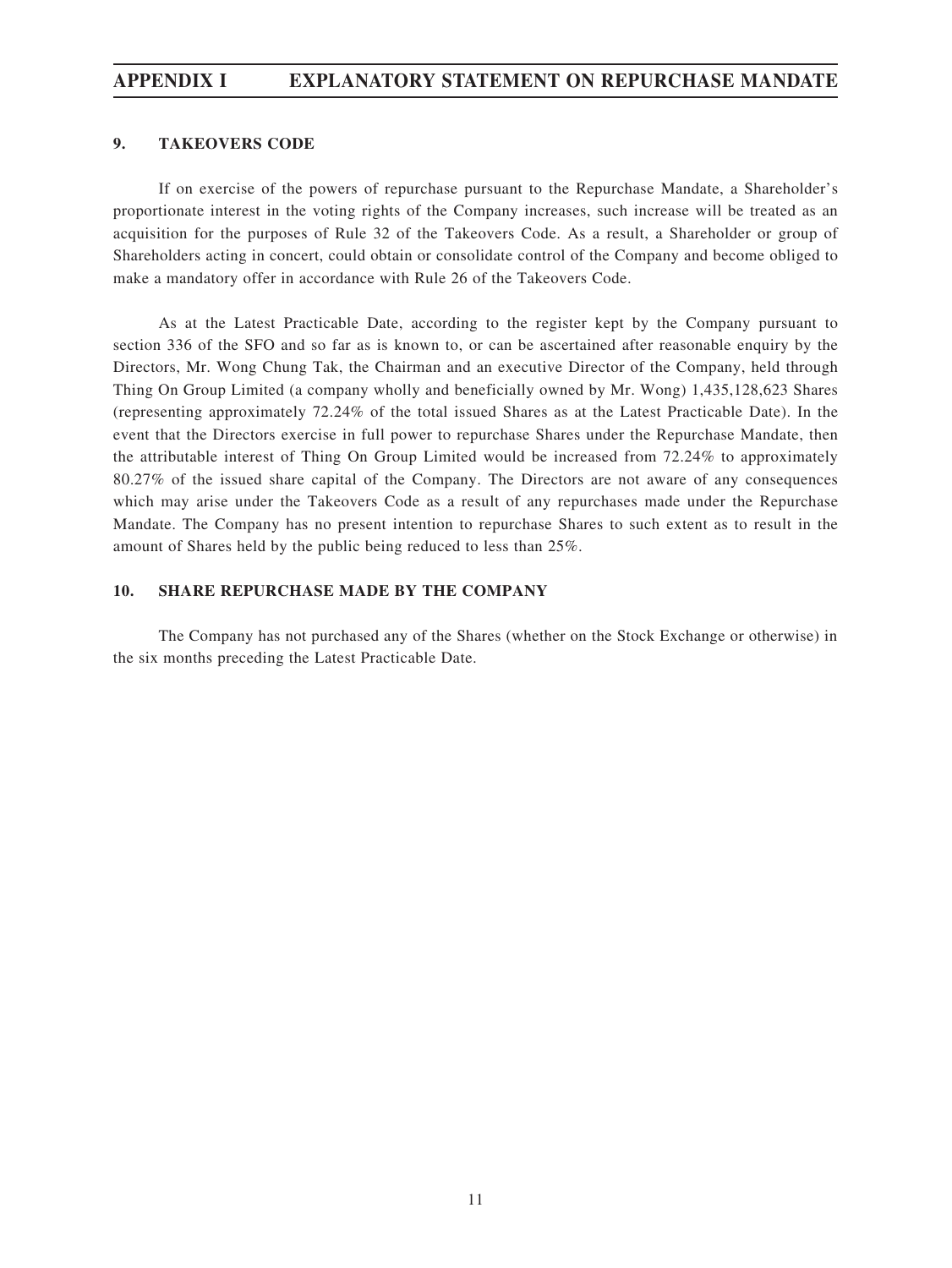## **APPENDIX II DETAILS OF THE DIRECTORS PROPOSED TO BE RE-ELECTED AT THE ANNUAL GENERAL MEETING**

The following set out the details of Mr. Wong Chung Tak, Mr. Chung Koon Yan and Mr. Lee Kuo Ching, the Directors who will retire and, being eligible, offer themselves for re-election at the AGM pursuant to the Bye-law 87 of the Bye-Laws.

#### **Mr. Wong Chung Tak, aged 53, the Chairman and an executive Director**

Mr. Wong was appointed as the Chairman and an executive Director of the Board in October 2003. He is the chairman of the nomination committee of the Company (the "Nomination Committee") and a member of the remuneration committee of the Company (the "Remuneration Committee"). Mr. Wong is also a director of each of the subsidiaries of the Company. He is the president and an executive director of Thing On Group Limited, the controlling Shareholder. Mr. Wong has been working in investment and finance companies for more than twenty years and is an executive director of several local investment and finance companies currently. Mr. Wong has solid experience and obtained brilliant results in corporate development strategies, corporate operation management, market and projects development. He has established strong business connections and distribution network in the South East Asia, and is especially strong in business development in the region. Mr. Wong did not hold any directorship in other listed companies in the past three years.

As at the Latest Practicable Date, Mr. Wong is interested in (1) 1,435,128,623 Shares, representing approximately 72.24% of the total issued Shares, held through Thing On Group Limited, a company which is beneficially owned by Mr. Wong; (2) share options of the Company exercisable into 7,100,000 Shares granted to him; and (3) share options of the Company exercisable into 6,900,000 Shares granted to his spouse, within the meaning of Part XV of the SFO. Mr. Wong Ngo, Derick, a non-executive Director of the Company, is a son of the elder brother of Mr. Wong. Save as disclosed above, Mr. Wong does not have any relationship with any other Director, senior management, substantial Shareholders (as defined in the Listing Rules) or controlling Shareholders (as defined in the Listing Rules) of the Company. There is no service contract between the Company and Mr. Wong, and the term of service is subject to retirement by rotation and re-election at annual general meeting of the Company in accordance with the Bye-Laws. The emolument of Mr. Wong for the year ended 31 December 2011 is HK\$1,919,000, which is recommended by the Remuneration Committee and approved by the Board with reference to the Company's performance and profitability, as well as remuneration benchmark in the industry and the prevailing market conditions.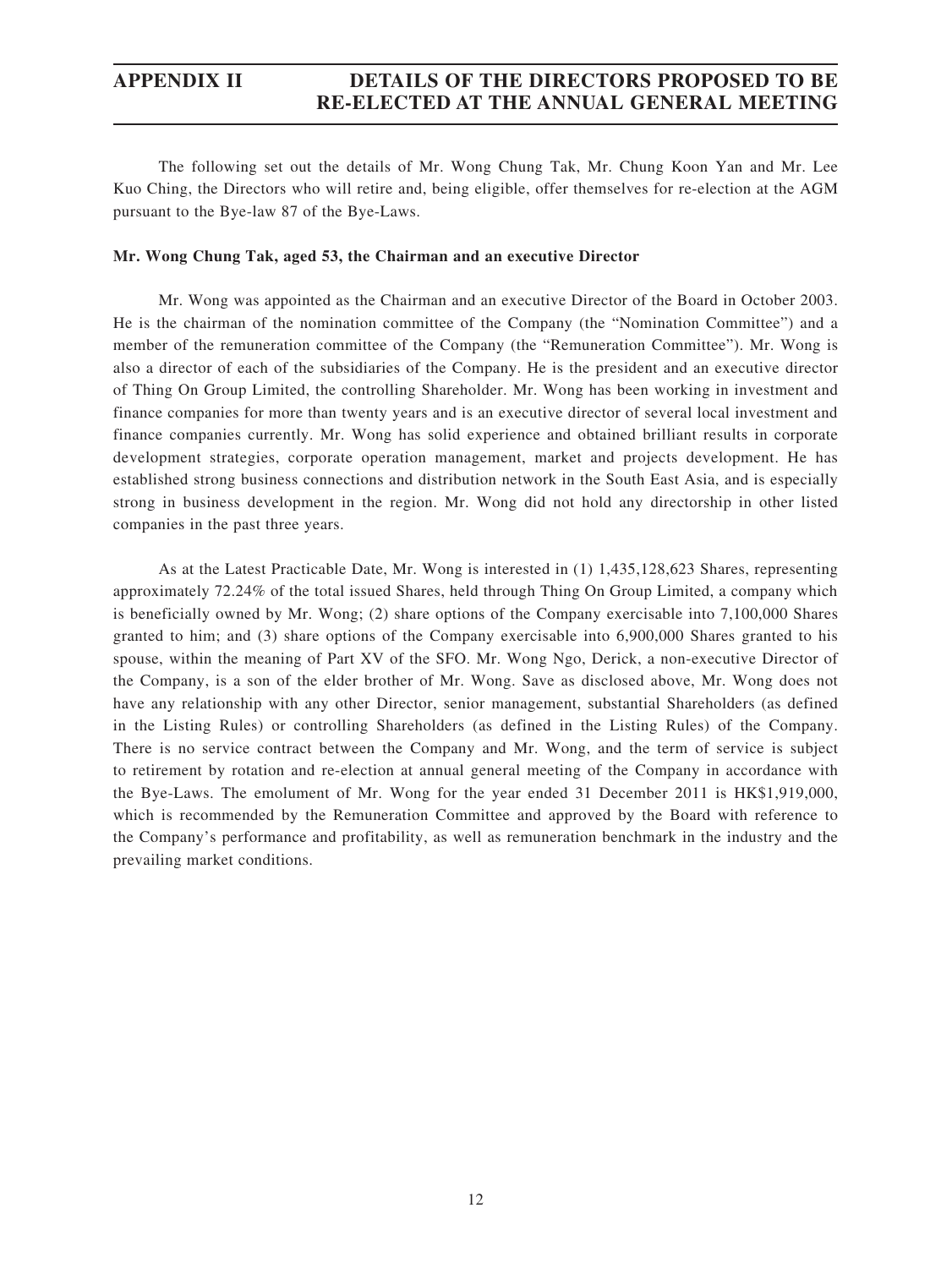# **APPENDIX II DETAILS OF THE DIRECTORS PROPOSED TO BE RE-ELECTED AT THE ANNUAL GENERAL MEETING**

#### **Mr. Chung Koon Yan, aged 48, an independent non-executive Director**

Mr. Chung was appointed as an independent non-executive Director of the Company in June 2009. He is the chairman of each of the audit committee of the Company (the "Audit Committee") and the Remuneration Committee and a member of the Nomination Committee. He is also a fellow member of The Hong Kong Institute of Certified Public Accountants, The Association of Chartered Certified Accountants, and a member of The Institute of Chartered Accountants in England and Wales. He graduated from The Hong Kong Polytechnic University with a Master of Professional Accounting. Mr. Chung is a director of an accounting firm, Chiu, Choy & Chung CPA Ltd., and has more than 20 years' experience in accounting, auditing and taxation. Mr. Chung is currently an independent non-executive director of each of China Financial Leasing Group Limited, a company listed on the main board of the Stock Exchange, Trasy Gold Ex Limited and Great World Company Holdings Limited, both companies are listed on The Growth Enterprise Market of the Stock Exchange. Save as aforesaid, Mr. Chung did not hold any directorship in other listed public companies in the past three years.

As at the Latest Practicable Date, Mr. Chung does not have any interest in the Shares within the meaning of Part XV of the SFO. He does not have any relationship with any other Director, senior management, substantial Shareholders (as defined in the Listing Rules) or controlling Shareholders (as defined in the Listing Rules) of the Company. There is no service contract between the Company and Mr. Chung, and the term of service is subject to retirement by rotation and re-election at annual general meeting of the Company in accordance with the Bye-Laws. The emolument of Mr. Chung for the year ended 31 December 2011 is HK\$200,000, which is recommended by the Remuneration Committee and approved by the Board with reference to the Company's performance and profitability, as well as remuneration benchmark in the industry and the prevailing market conditions.

#### **Mr. Lee Kuo Ching, Stewart, aged 69, an independent non-executive Director**

Mr. Lee has been an independent non-executive Director of the Company since July 1993. He is a member of each of the Audit Committee, the Remuneration Committee and the Nomination Committee. Mr. Lee holds a Master's Degree in Business Administration and has over 28 years' experience in the trading and investment fields in the People's Republic of China. Mr. Lee was previously an executive director of Sun Hung Kai (China) Limited; the vice president of telecommunication and investment division, of Hong Kong First Pacific Group and an executive director of PRC business development of Lucent Technology (China) Inc. Mr. Lee is currently holding senior positions in high-tech broadcasting and telecommunication areas and is actively involved in China's marketing and investment activities. Mr. Lee did not hold any directorship in other listed companies in the past three years.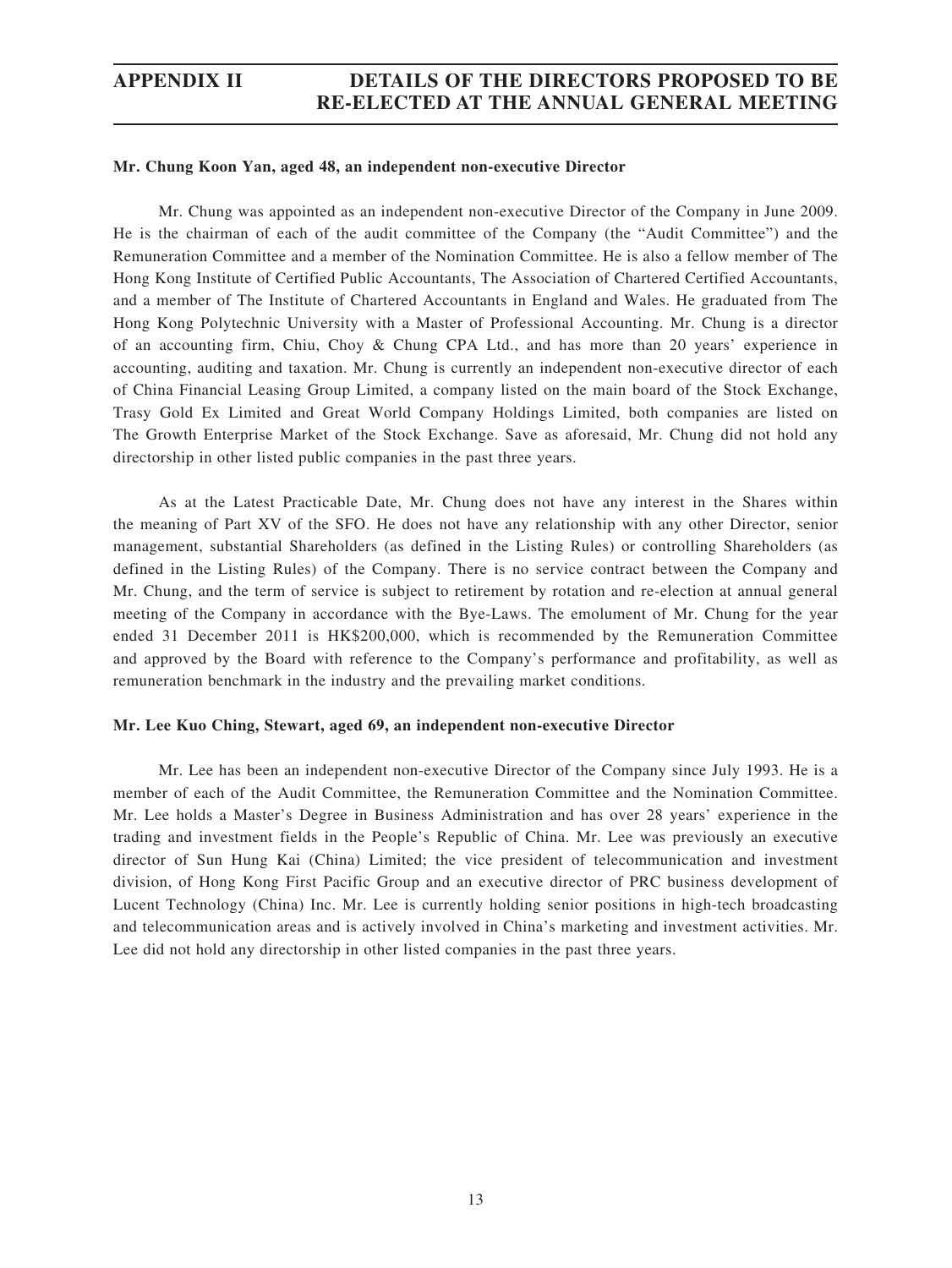## **APPENDIX II DETAILS OF THE DIRECTORS PROPOSED TO BE RE-ELECTED AT THE ANNUAL GENERAL MEETING**

As at the Latest Practicable Date, Mr. Lee does not have any interest in the Shares within the meaning of Part XV of the SFO. He does not have any relationship with any other Director, senior management, substantial Shareholders (as defined in the Listing Rules) or controlling Shareholders (as defined in the Listing Rules) of the Company. There is no service contract between the Company and Mr. Lee, and the term of service is subject to retirement by rotation and re-election at annual general meeting of the Company in accordance with the Bye-Laws. The emolument of Mr. Lee for the year ended 31 December 2011 is HK\$200,000, which is recommended by the Remuneration Committee and approved by the Board with reference to the Company's performance and profitability, as well as remuneration benchmark in the industry and the prevailing market conditions.

Save as disclosed above, there is no information to be disclosed pursuant to any of the requirements of Rule 13.51(2) of the Listing Rules (particularly in relation to sub-paragraphs (h) to (v) therein) nor are there any other matters that need to be brought to the attention of the Shareholders in respect of each of the above Directors.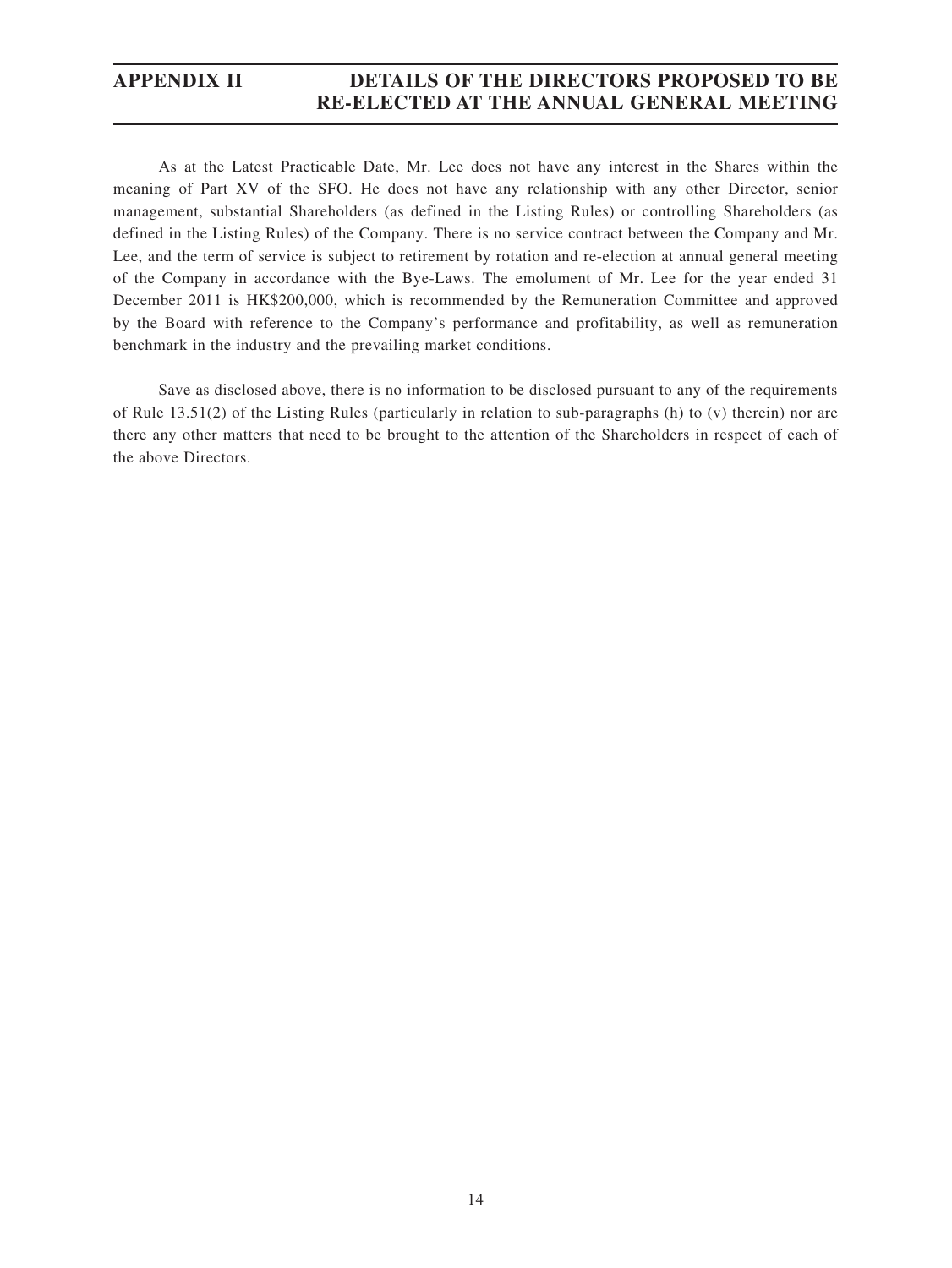*The following is a summary of the principal terms of the New Share Option Scheme proposed to be adopted at the AGM which serves to summarize the terms of the New Share Option Scheme, but does not constitute the full terms of the same.*

In this Appendix III, unless the context otherwise requires:

| "Calculation Agent"    | means the independent financial advisers appointed by the<br>Company for the purposes of certifying certain adjustments<br>under the rules of the Scheme;                                                                                                                                                                                                                                                                  |
|------------------------|----------------------------------------------------------------------------------------------------------------------------------------------------------------------------------------------------------------------------------------------------------------------------------------------------------------------------------------------------------------------------------------------------------------------------|
| "Directors"            | means the directors of the Company for the time being or a<br>duly authorised committee thereof;                                                                                                                                                                                                                                                                                                                           |
| "Eligible Employee"    | means any employee (whether full time or part time,<br>including any executive director but excluding any non-<br>executive director) of the Company, any subsidiary of the<br>Company or any Invested Entity;                                                                                                                                                                                                             |
| "Eligible Participant" | means a person who may be invited by the Directors to take<br>up Options pursuant to the Scheme;                                                                                                                                                                                                                                                                                                                           |
| "Invested Entity"      | means any entity in which any member of the Group holds<br>any equity interest;                                                                                                                                                                                                                                                                                                                                            |
| "Offer"                | means an offer for the grant of an Option pursuant to the<br>Scheme;                                                                                                                                                                                                                                                                                                                                                       |
| "Offer Date"           | means the date, which must be a business day, on which an<br>Offer is made to an Eligible Participant;                                                                                                                                                                                                                                                                                                                     |
| "Option"               | means an option to subscribe for the Shares granted under<br>the Scheme;                                                                                                                                                                                                                                                                                                                                                   |
| "Option Period"        | means, in relation to an Option, a period (which may not be<br>later than 10 years from the Offer Date of that Option) to<br>be determined and notified by the Directors to the grantee<br>thereof and, in the absence of such determination, from<br>the Offer Date to the earlier of (i) the date on which such<br>Option lapses under the rules of the Scheme; and (ii) 10<br>years from the Offer Date of that Option; |
| "Scheme"               | means the New Share Option Scheme proposed to be<br>adopted by the Company at the AGM;                                                                                                                                                                                                                                                                                                                                     |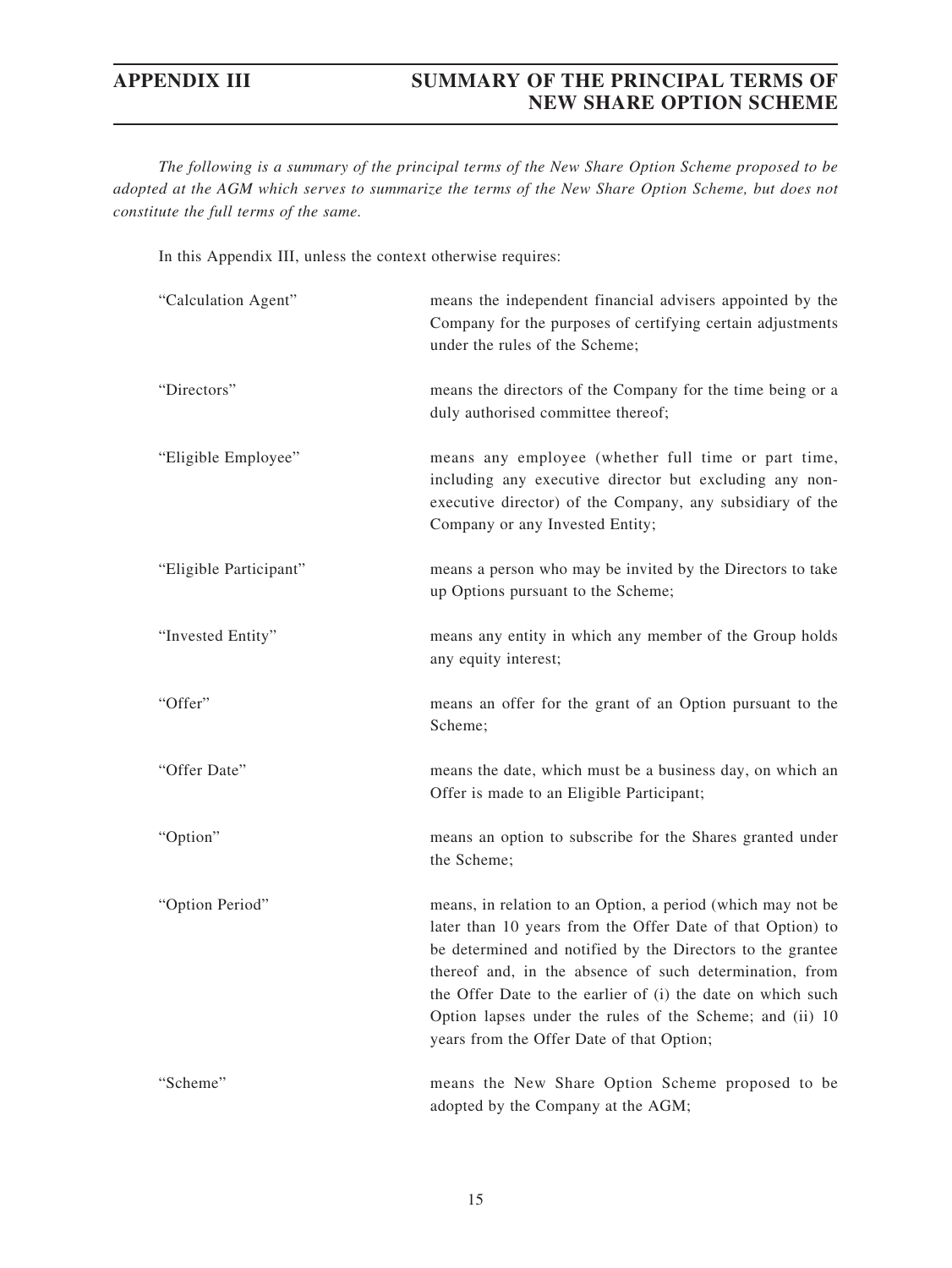| "Shares"             | means shares of HK\$0.2 each in the share capital of<br>the Company, or, if there has been a sub-division,<br>consolidation, re-classification or re-construction of the<br>share capital of the Company, shares forming part of the<br>ordinary equity share capital of the Company of such other<br>nominal amount as shall result from any such sub-division,<br>consolidation, re-classification or re-construction; |
|----------------------|--------------------------------------------------------------------------------------------------------------------------------------------------------------------------------------------------------------------------------------------------------------------------------------------------------------------------------------------------------------------------------------------------------------------------|
| "Subscription Price" | means the price per Share at which a grantee may subscribe<br>for the Shares on the exercise of an Option.                                                                                                                                                                                                                                                                                                               |

#### **1. PURPOSE OF THE SCHEME**

The purpose of the Scheme is to enable the Group to grant Options to the Eligible Participants as incentives or rewards for their contribution to the Group.

## **2. ELIGIBLE PARTICIPANTS OF THE SCHEME**

The Directors may in their discretion make an Offer to any person belonging to the following classes of participants to subscribe for Shares:

- (1) any Eligible Employee;
- (2) any non-executive directors (including independent non-executive Directors) of the Company, any subsidiary of the Company or any Invested Entity;
- (3) any supplier of goods or services to any member of the Group or any Invested Entity;
- (4) any customer of any member of the Group or any Invested Entity;
- (5) any person or entity that provides research, development or other technical support to any member of the Group or any Invested Entity;
- (6) any shareholder of any member of the Group or any Invested Entity or any holder of any securities issued by any member of the Group or any Invested Entity;
- (7) any adviser (professional or otherwise) or consultant to any area of business or business development of any member of the Group or any Invested Entity; and
- (8) any other group or classes of participants who have contributed or may contribute by way of joint venture, business alliance or other business arrangement to the development and growth of the Group,

and, for the purposes of the Scheme, the Offer may be made to any company wholly owned by one or more Eligible Participants.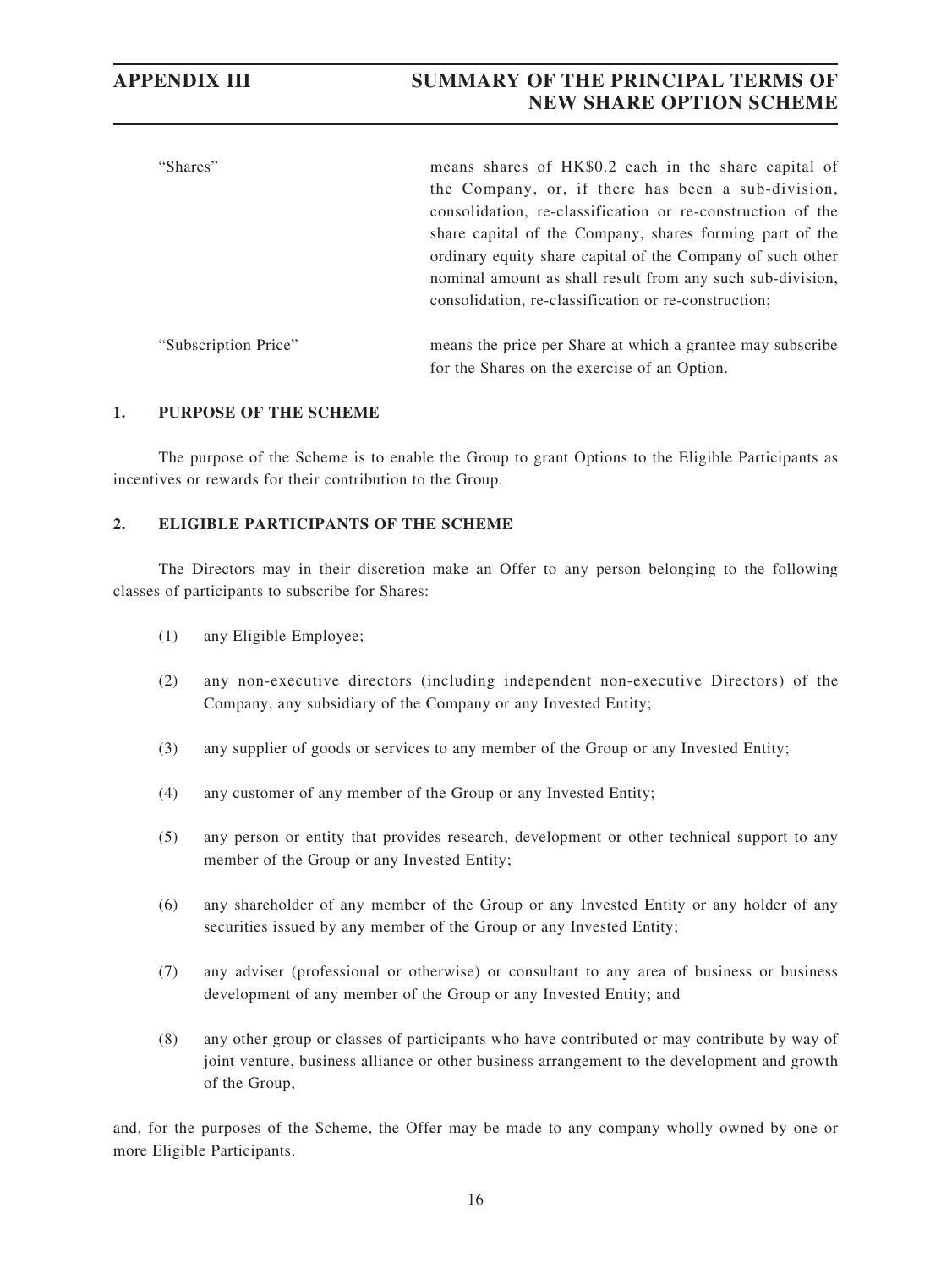The eligibility of any of the Eligible Participants to an Offer shall be determined by the Directors from time to time on the basis of the Directors' opinion as to his contribution to the development and growth of the Group, in particular, his ability to enhance the value of the Company and its Shares for the benefit of the Company and its shareholders as a whole.

## **3. PERIOD OF THE SCHEME**

The Scheme shall be valid and effective until the close of business of the Company on the date which falls ten (10) years after the date on which the Scheme is adopted, after which period no further options may be issued but the provisions of the Scheme shall remain in force to the extent necessary to give effect to the exercise of any Options granted or exercised prior thereto or otherwise as may be required in accordance with the provisions of the Scheme.

#### **4. PERFORMANCE TARGETS**

Unless otherwise determined by the Directors and stated in the Offer to an Eligible Participant who accepts an Offer, the Eligible Participant concerned is not required to achieve any performance targets before the exercise of an Option granted to him.

#### **5. MAXIMUM NUMBER OF SHARES AVAILABLE FOR SUBSCRIPTION**

- (a) The maximum number of Shares which may be allotted and issued upon exercise of all outstanding Options granted and yet to be exercised under the Scheme and all share option schemes adopted by the Group (if any), other than the Scheme (the "Other Schemes") shall not exceed 30% of the share capital of the Company in issue from time to time.
- (b) The total number of Shares which may be allotted and issued upon exercise of all Options (excluding, for this purpose, options which have lapsed in accordance with the terms of the Scheme and the Other Schemes) to be granted under the Scheme and the Other Schemes must not in aggregate exceed 10% of the Shares in issue as at the date of passing of resolution by the Shareholders in general meeting approving and adopting the Scheme (the "General Scheme Limit") provided that:
	- (1) the Company may seek approval of the Shareholders in general meeting to refresh the General Scheme Limit provided that the total number of Shares which may be allotted and issued upon exercise of all options to be granted under the Scheme and the Other Schemes must not exceed 10% of the Shares in issue as at the date of approval of the limit and for the purpose of calculating the limit, options (including those outstanding, cancelled, lapsed or exercised in accordance with the Scheme and the Other Schemes) previously granted under the Scheme and the Other Schemes will not be counted; and
	- (2) the Company may seek separate Shareholders' approval in general meeting to grant Options under the Scheme beyond the General Scheme Limit or, if applicable, the extended limit referred to rule (1) above to Eligible Participants specifically identified by the Company before such approval is sought.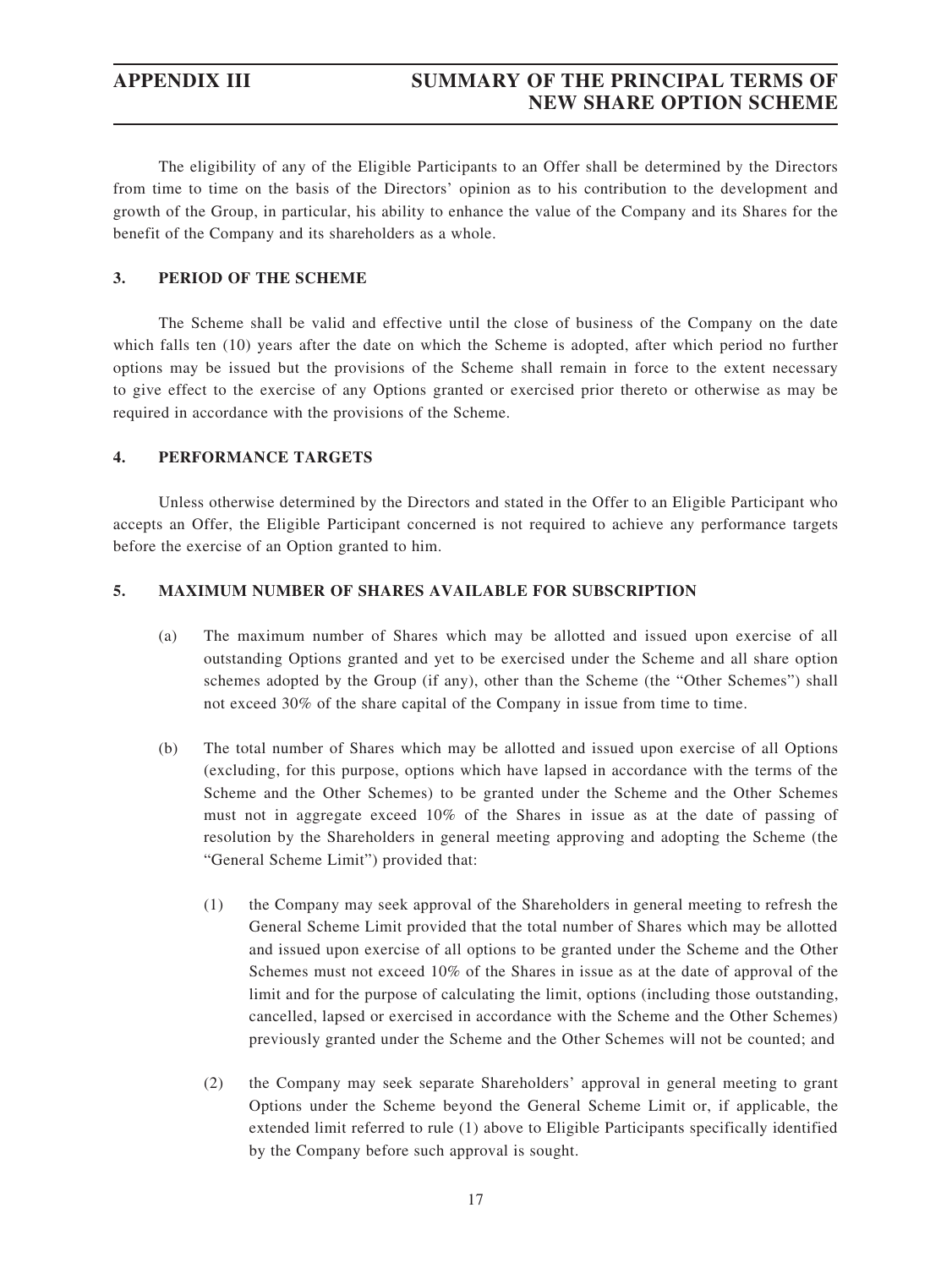- (c) The total number of Shares issued and which may fall to be issued upon exercise of the Options and the options granted under Other Schemes (including both exercised or outstanding options) to each grantee in any 12-month period shall not exceed 1% of the issued share capital of the Company for the time being. Where any further grant of Options to a grantee under the Scheme would result in the Shares issued and to be issued upon exercise of all options granted and proposed to be granted to such person (including exercised, cancelled and outstanding options) under the Scheme and the Other Schemes in the 12-month period up to and including the date of such further grant representing in aggregate over 1% of the Shares in issue, such further grant must be separately approved by Shareholders in general meeting with such grantee and his associates abstaining from voting.
- (d) Where any grant of Options to a substantial Shareholder of the Company or an independent non-executive Director or any of their respective associates, would result in the Shares issued and to be issued upon exercise of all Options already granted and to be granted (including Options exercised, cancelled and outstanding) to such person in the 12-month period up to and including the date of such grant:
	- (1) representing in aggregate over 0.1% of the Shares in issue; and
	- (2) having an aggregate value, based on the closing price of the Shares at the Offer Date of each Offer, in excess of HK\$5 million;

such further grant of Options must be approved by the Shareholders in general meeting.

- (e) Any change in the terms of Options granted to any grantee who is a substantial Shareholder or an independent non-executive Director, or any of their respective associates must be approved by the Shareholders in general meeting.
- (f) For the purpose of seeking the approval of the Shareholders under rules of the Scheme summarized above, the Company must send a circular to the Shareholders containing the information required under the Listing Rules and where the Listing Rules shall so require, the vote at the Shareholders' meeting convened to obtain the requisite approval shall be taken on a poll with those persons required under the Listing Rules abstaining from voting.

#### **6. TIME OF ACCEPTANCE AND EXERCISE OF OPTION**

(a) Any Offer may be accepted by an Eligible Participant in respect of less than the number of Shares which are offered provided that such number is clearly stated in the duplicate letter comprising acceptance of the Offer duly signed by such Eligible Participant and received by the Company together with a remittance in favour of the Company of HK\$1.00 by way of consideration for the grant thereof within such time as may be specified in the Offer (which shall not be later than 21 days from the Offer Date). Such remittance shall in no circumstances be refundable.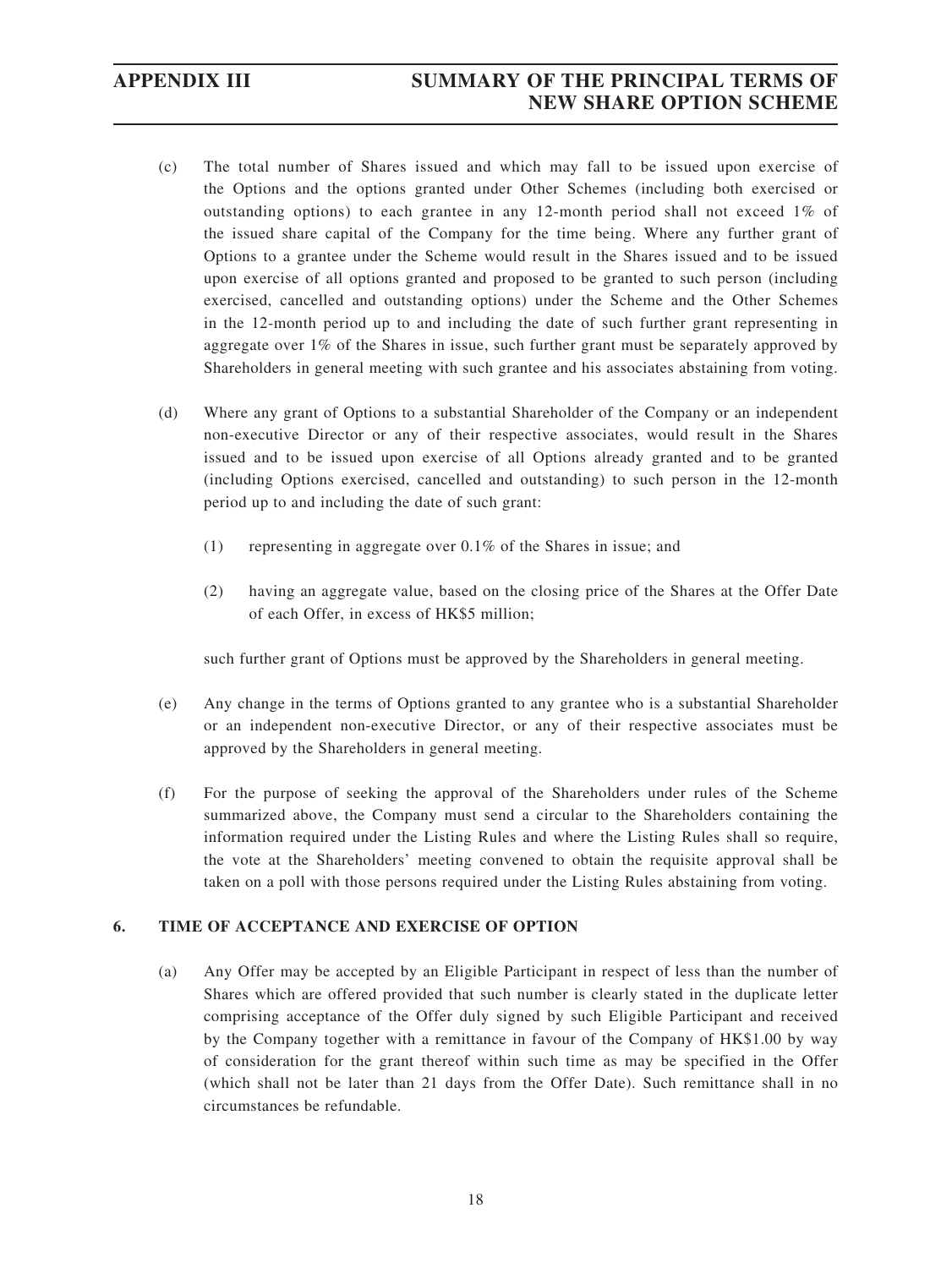- (b) The Option Period of an Option must not end later than ten (10) years from the Offer Date of that Option.
- (c) For so long as the Shares are listed on the Stock Exchange:
	- (1) an Offer may not be made after a price sensitive event has occurred or a price sensitive matter has been the subject of a decision until such price sensitive information has been announced in accordance with the Listing Rules. In particular, during the period commencing one month immediately preceding the earlier of:
		- (a) the date of the board meeting (as such date is first notified to the Stock Exchange under the Listing Rules) for the approval of the Company's results for any year, half-year, quarterly or any other interim period (whether or not required under the Listing Rules); and
		- (b) the deadline for the Company to publish an announcement of its results for any year or half-year under the Listing Rules, or quarterly or any other interim period (whether or not required under the Listing Rules),

and ending on the date of the results announcement, no Offer may be made; and

- (2) the Directors may not make any Offer to an Eligible Participant who is a Director during the periods or times in which the Directors are prohibited from dealing in Shares pursuant to the Model Code for Securities Transactions by Directors of Listed Issuers prescribed by the Listing Rules or any corresponding code or securities dealing restrictions adopted by the Company.
- (d) An Option shall be personal to the grantee and shall not be transferable or assignable and no grantee shall in any way sell, transfer, charge, mortgage, encumber or otherwise dispose of or create any interest whatsoever in favour of any third party over or in relation to any Option or enter into any agreement so to do. Any breach of the foregoing by a grantee shall entitle the Company to cancel any Option granted to such grantee to the extent not already exercised.
- (e) Unless otherwise determined by the Directors and stated in the Offer to a grantee, a grantee is not required to hold an Option for any minimum period nor achieve any performance targets before the exercise of an Option granted to him.
- (f) Shares to be allotted and issued upon the exercise of an Option will be subject to all the provisions of the articles of association of the Company for the time being in force and will rank pari passu in all respects with the then existing fully paid Shares in issue on the date on which the Option is duly exercised or, if that date falls on a day when the register of members of the Company is closed, the first day of the re-opening of the register of members (the "Exercise Date") and accordingly will entitle the holders thereof to participate in all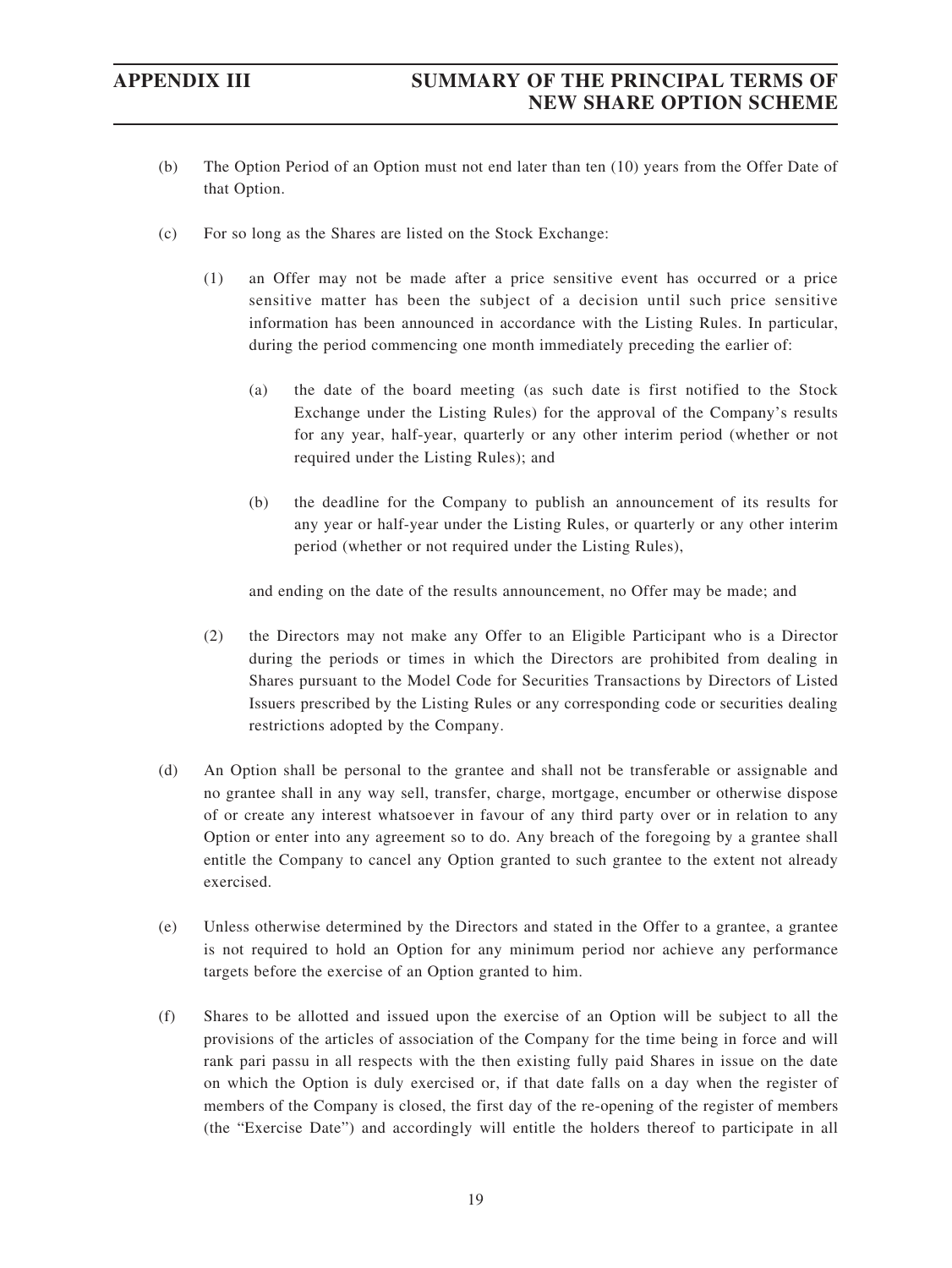dividends or other distributions paid or made on or after the Exercise Date other than any dividend or other distribution previously declared or recommended or resolved to be paid or made if the record date therefor shall be before the Exercise Date. Any Share allotted and issued upon the exercise of an Option shall not carry voting rights, or rights to participate in any dividends or distributions of the Company, or any rights arising on a liquidation of the Company, or any rights as to transfer, in respect of the Shares to be issued upon the exercise of the Option, until the name of the grantee has been duly entered on the register of members of the Company as the holder thereof.

### **7. SUBSCRIPTION PRICE**

The Subscription Price in respect of any Option shall be at the discretion of the Directors, provided that it shall not be less than the highest of:

- (1) the closing price of the Shares as stated in the Stock Exchange's daily quotations sheet for trade in one or more board lots of the Shares on the Offer Date;
- (2) the average closing price of the Shares as stated in the Stock Exchange's daily quotations sheets for the five business days immediately preceding the Offer Date; and
- (3) the nominal value of a Share.

## **8. ADJUSTMENT TO THE SUBSCRIPTION PRICE**

- (a) In the event of any alteration in the capital structure of the Company whilst any Option remains exercisable or the Scheme remains in effect, and such event arises from a capitalisation of profits or reserves, rights issue, consolidation or sub-division of the Shares, or reduction of the share capital of the Company, then, in any such case the Company shall instruct the Calculation Agent to certify in writing the adjustment, if any, that ought in their opinion fairly and reasonably to be made either generally or as regards any particular grantee, to:
	- (1) the number or nominal amount of Shares to which the Scheme or any Option(s) relates (insofar as it is/they are unexercised); and/or
	- (2) the Subscription Price of any Option; and/or
	- (3) (unless the relevant grantee elects to waive such adjustment) the number of Shares comprised in an Option or which remains comprised in an Option,

and an adjustment as so certified by the Calculation Agent shall be made, provided that:

(1) any such adjustment shall give the grantee the same proportion of the issued share capital of the Company for which such grantee would have been entitled to subscribe had he exercised all the Options held by him immediately prior to such adjustment;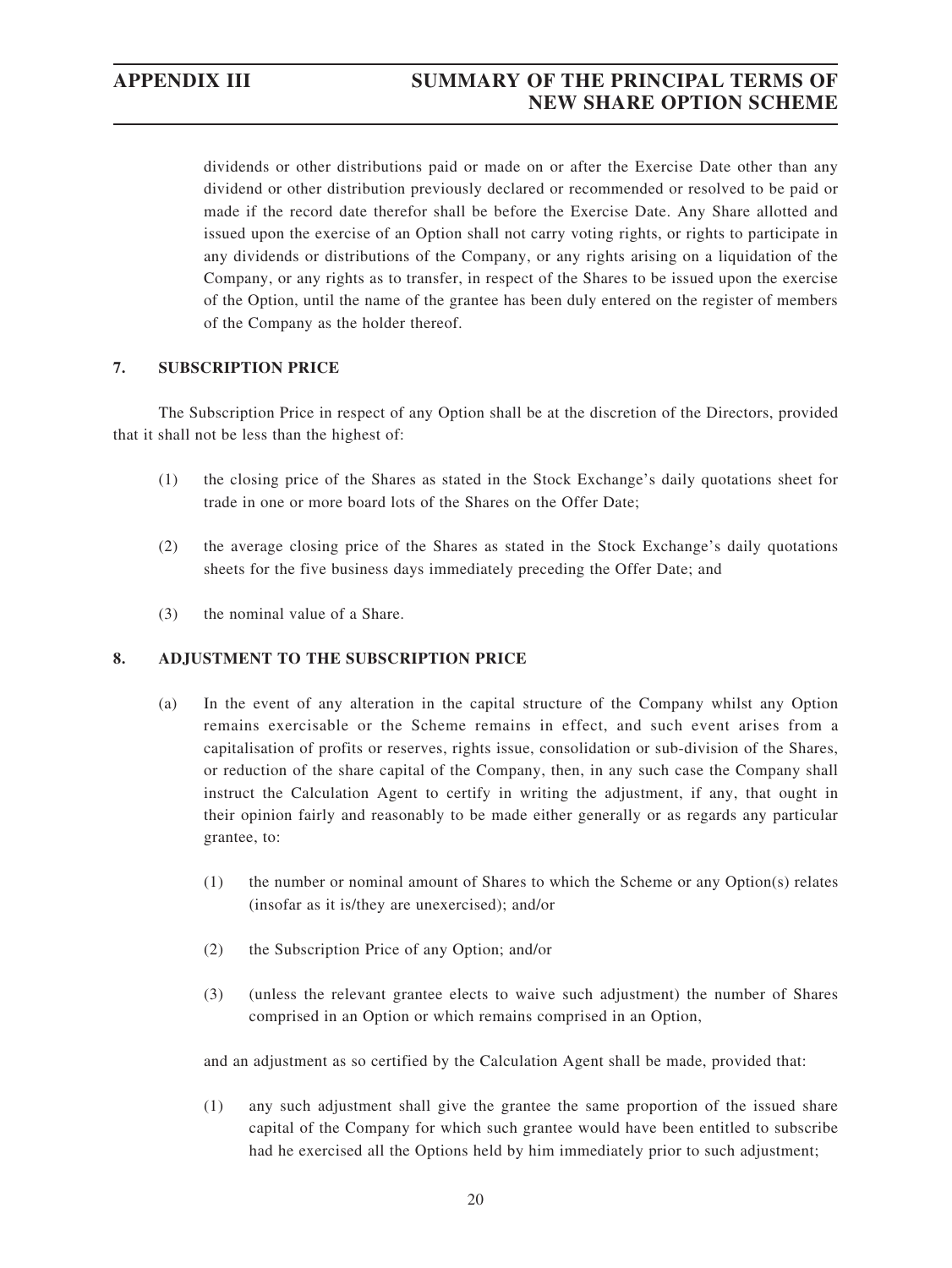- (2) no such adjustment shall be made the effect of which would be to enable a Share to be issued at less than its nominal value;
- (3) the issue of Shares or other securities of the Group as consideration in a transaction shall not be regarded as a circumstance requiring any such adjustment; and
- (4) any such adjustment shall be in compliance with the Listing Rules and such applicable rules, codes, guidance notes and/or interpretation of the Listing Rules from time to time promulgated by the Stock Exchange.

In respect of any adjustment referred to above, other than any adjustment made on a capitalisation issue, the Calculation Agent must confirm to the Directors in writing that the adjustments satisfy the requirements of the relevant provisions of the Listing Rules.

### **9. LAPSE OF OPTION**

The Option Period in respect of any Option shall automatically terminate and that Option (to the extent not already exercised) shall lapse on the earliest of:

- (1) the expiry of the Option Period;
- (2) the expiry of any of the periods specified in the rules of the Scheme following a grantee ceasing to be an Eligible Employee by reason of his death, ill-health or retirement or other causes or the occurrence of other circumstances specified in the rules of the Scheme;
- (3) in respect of a grantee who is an Eligible Employee, the date on which the grantee ceases to be an Eligible Employee by reason of termination of his employment on the grounds that he has been guilty of persistent or serious misconduct, or has committed any act of bankruptcy or has become insolvent or has made any arrangement or composition with his creditors generally, or has been convicted of any criminal offence (other than an offence which in the opinion of the Directors does not bring the grantee or any member of the Group or the Invested Entity into disrepute);
- (4) in respect of a grantee other than an Eligible Employee, the date on which the Directors shall at their absolute discretion determine that:
	- (a) the grantee or his associate has committed any breach of any contract entered into between the grantee or his associate on the one part and any member of the Group or any Invested Entity on the other part; or
	- (b) the grantee has committed any act of bankruptcy or has become insolvent or is subject to any winding-up, liquidation or analogous proceedings or has made any arrangement or composition with his creditors generally; or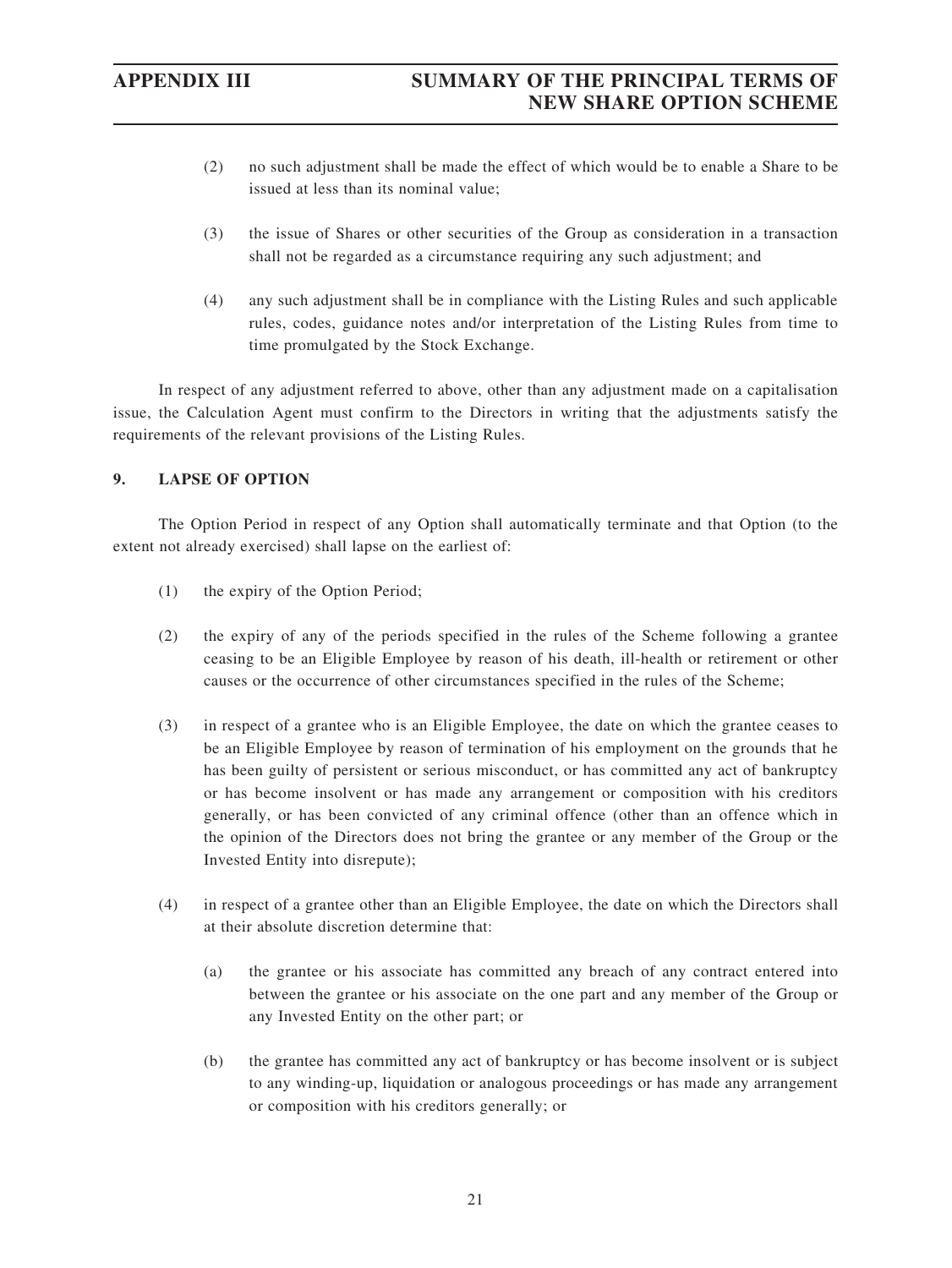- (c) the grantee could no longer make any contribution to the growth and development of any member of the Group by reason of the cessation of its relations with the Group or by any other reason whatsoever; and
- (d) the option shall lapse as a result of any event specified in sub-paragraph (a), or (c) above; and
- (5) the date on which the Directors shall exercise the Company's right to cancel the Option by reason of a breach by the grantee of the transfer restriction in respect of that or any other Option.

### **10. CANCELLATION OF OPTIONS**

- (a) Subject to the rules of the Scheme and Chapter 17 of the Listing Rules, any Option granted but not exercised may not be cancelled except with the prior written consent of the relevant grantee and the approval of the Directors.
- (b) Where the Company cancels any Option granted to a grantee but not exercised and issues new Option(s) to the same grantee, the issue of such new Option(s) may only be made with available unissued Options (excluding, for this purpose, the Options so cancelled) within the General Scheme Limit or the limits approved by the Shareholders pursuant to the Scheme.

## **11. ALTERATION OF THE SCHEME**

- (a) The Scheme may be altered in any respect by a resolution of the Directors except that:
	- (1) the provisions of the Scheme as to the definitions of "Eligible Participants", "Grantee", "Option Period" and "Termination Date";
	- (2) the provisions of the Scheme relating to the matters governed by Rule 17.03 of the Listing Rules;

shall not be altered to the advantage of grantees or prospective grantees except with the prior sanction of a resolution of the Shareholders in general meeting, provided that no such alteration shall operate to affect adversely the terms of issue of any Option granted or agreed to be granted prior to such alteration except with the consent or sanction of such majority of the grantees as would be required of the Shareholders under the articles of association for the time being of the Company for a variation of the rights attached to the Shares.

- (b) Any alterations to the rules of the Scheme which are of a material nature shall be approved by the Shareholders in general meeting except where the alterations take effect automatically under the existing terms of the Scheme.
- (c) Any change to the authority of the Directors or the administrators of the Scheme in relation to any alteration to the terms of the Scheme must be approved by the Shareholders in general meeting.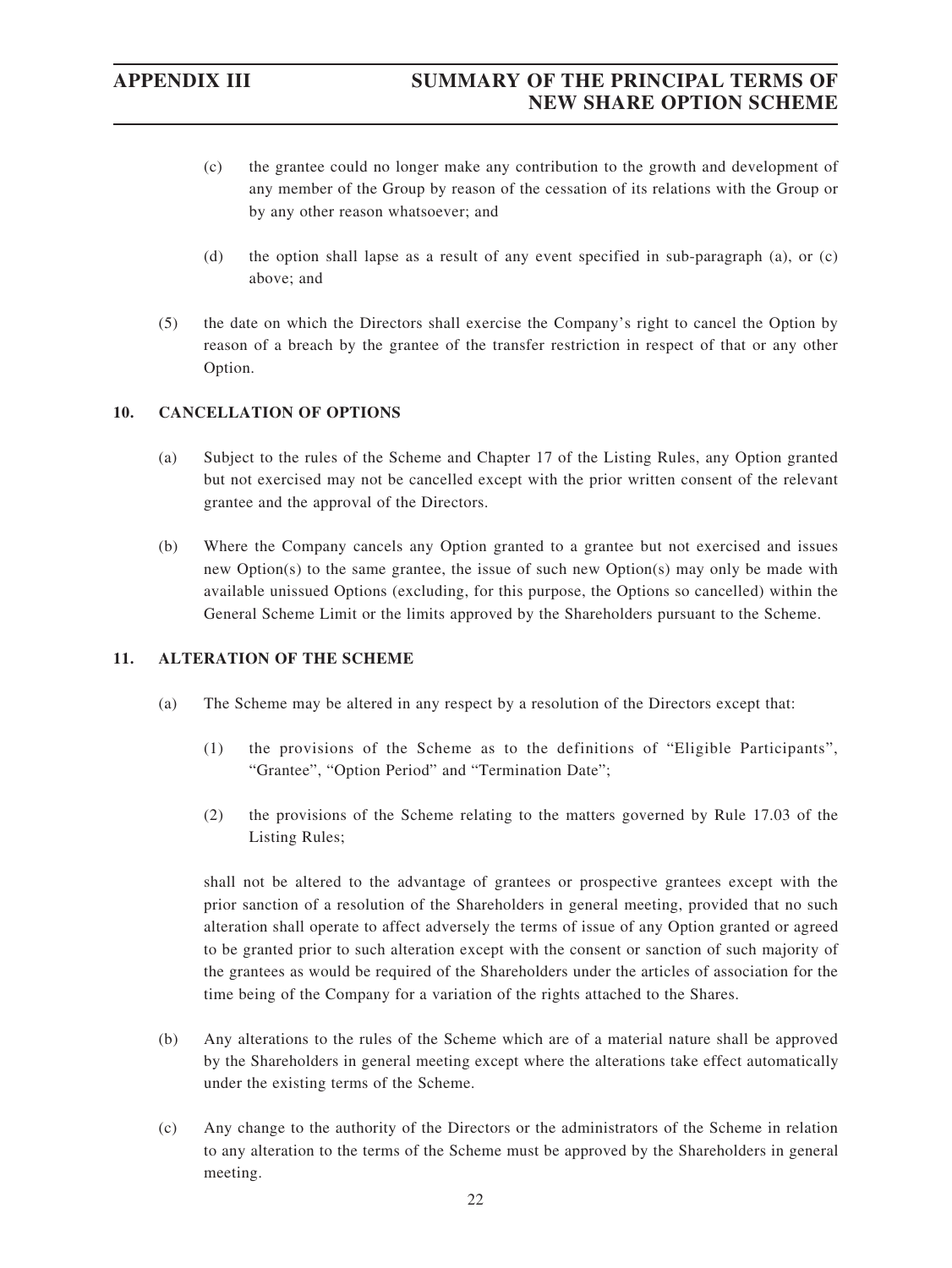(d) The terms of the Scheme and/or any Options amended pursuant to the rule summarized above must comply with the applicable requirements of the Listing Rules.

### **12. TERMINATION**

The Company by resolution in general meeting may at any time terminate the operation of the Scheme and in such event no further Options will be offered but in all other respects the provisions of the Scheme shall remain in force to the extent necessary to give effect to the exercise of any Options (to the extent not already exercised) granted prior thereto or otherwise as may be required in accordance with the provisions of the Scheme and Options (to the extent not already exercised) granted prior to such termination shall continue to be valid and exercisable in accordance with the Scheme.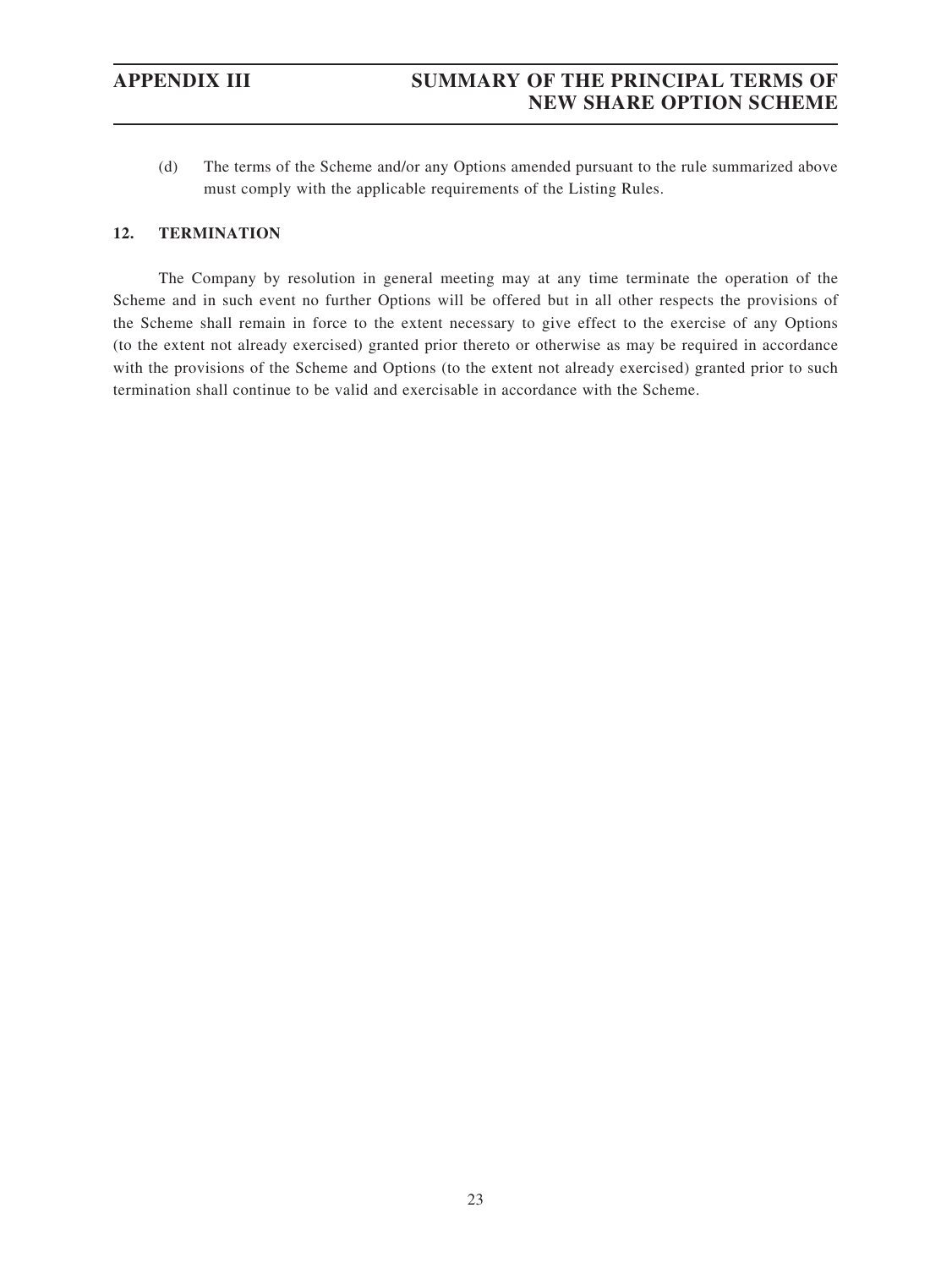

**NOTICE IS HEREBY GIVEN THAT** an Annual General Meeting of Shenzhen High-Tech Holdings Limited (the "Company") will be held at Room 402, 4/F., Pico Tower, 66 Gloucester Road, Wanchai, Hong Kong on Wednesday, 25 April 2012 at 10:00 a.m. for the following purposes:

- 1. To receive and consider the audited financial statements and the reports of the directors and auditors of the Company and its subsidiaries for the year ended 31 December 2011.
- 2. To declare a final dividend and a special dividend for the year ended 31 December 2011.
- 3. To re-elect the retiring directors and to authorize the board of directors (the "Board") of the Company to fix their remuneration.
- 4. To re-appoint auditors for the ensuing year and to authorize the Board to fix their remuneration.

As special businesses, to consider and if thought fit, pass with or without modifications, the following resolutions as ordinary resolutions:

#### **ORDINARY RESOLUTIONS**

#### 5. "**THAT**:

- (a) subject to the following provisions of this resolution, the exercise by the directors of the Company during the Relevant Period (as hereinafter defined) of all the powers of the Company to allot, issue and deal with additional shares of HK\$0.20 each in the share capital of the Company (the "Shares"), and to make or grant offers, agreements and options (including warrants, bonds and debentures convertible into Shares) which would or might require the exercise of such powers, subject to and in accordance with all applicable laws, be and is hereby generally and unconditionally approved;
- (b) the approval in paragraph (a) of this resolution shall authorise the directors of the Company during the Relevant Period to make or grant offers, agreements and options (including warrants, bonds and debentures convertible into Shares) which would or might require the exercise of such powers after the end of the Relevant Period;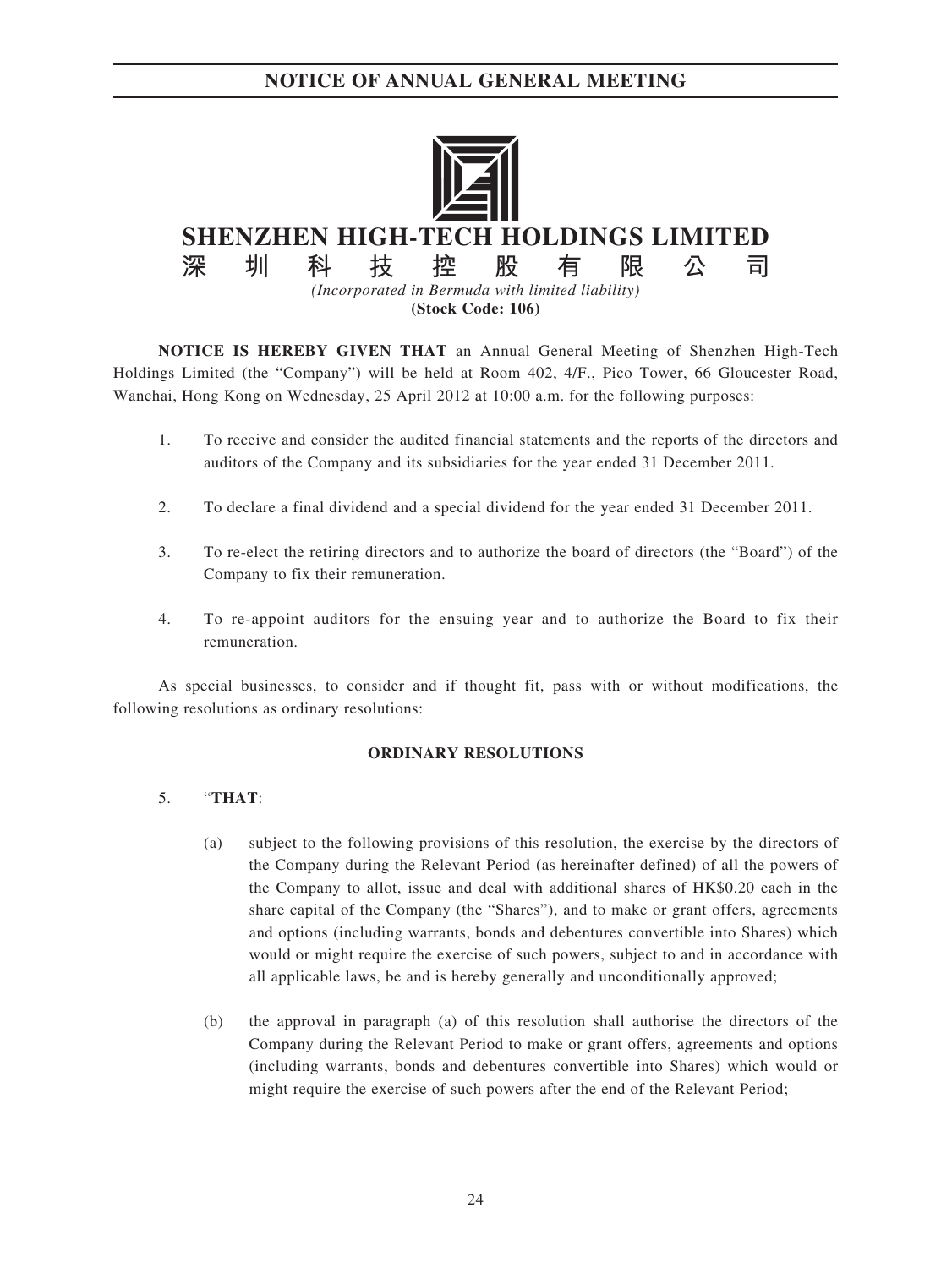- (c) the aggregate nominal amount of the share capital of the Company allotted or agreed conditionally or unconditionally to be allotted (whether pursuant to an option or otherwise) and issued by the directors of the Company pursuant to the approval in paragraph (a) of this resolution, otherwise than pursuant to (i) a Rights Issue (as hereinafter defined); (ii) the exercise of the conversion rights attaching to any convertible securities issued by the Company; (iii) the exercise of warrants to subscribe for Shares; (iv) the exercise of options granted under any share option scheme or similar arrangement for the time being adopted by the Company; or (v) an issue of Shares in lieu of the whole or part of a dividend on Shares in accordance with the bye-laws of the Company ("Bye-laws"); shall not exceed 20% of the aggregate nominal amount of the share capital of the Company in issue as at the date of the passing of this resolution, and the said approval shall be limited accordingly; and
- (d) for the purpose of this resolution, "Relevant Period" means the period from the passing of this resolution until whichever is the earliest of:
	- (a) the conclusion of the next annual general meeting of the Company;
	- (b) the expiration of the period within which the next annual general meeting of the Company is required by the Bye-laws or any applicable law of Bermuda to be held; or
	- (c) the date on which such mandate is revoked or varied by an ordinary resolution of the shareholders of the Company ("Shareholders") in general meeting."

"Rights Issue" means an offer of Shares open for a period fixed by the directors of the Company to the holders of Shares or any class of Shares whose names appear on the registers of members of the Company on a fixed record date in proportion to their then holdings of such Shares as at that date (subject to such exclusions or other arrangements as the directors of the Company may deem necessary or expedient in relation to fractional entitlements or having regard to any restrictions or obligations under the laws of, or the requirements of any recognised regulatory body or any stock exchange in, any territory applicable to the Company)."

#### 6. "**THAT**:

(a) subject to paragraph (b) of this resolution, the exercise by the directors of the Company during the Relevant Period (as hereinafter defined) of all the powers of the Company to repurchase the Shares on The Stock Exchange of Hong Kong Limited (the "Stock Exchange") or any other stock exchange on which Shares may be listed and recognised by the Securities and Futures Commission of Hong Kong and the Stock Exchange for this purpose, subject to and in accordance with all applicable laws and the requirements of the Rules Governing the Listing of Securities on the Stock Exchange or those of any other recognised stock exchange as amended from time to time, be and is hereby generally and unconditionally approved;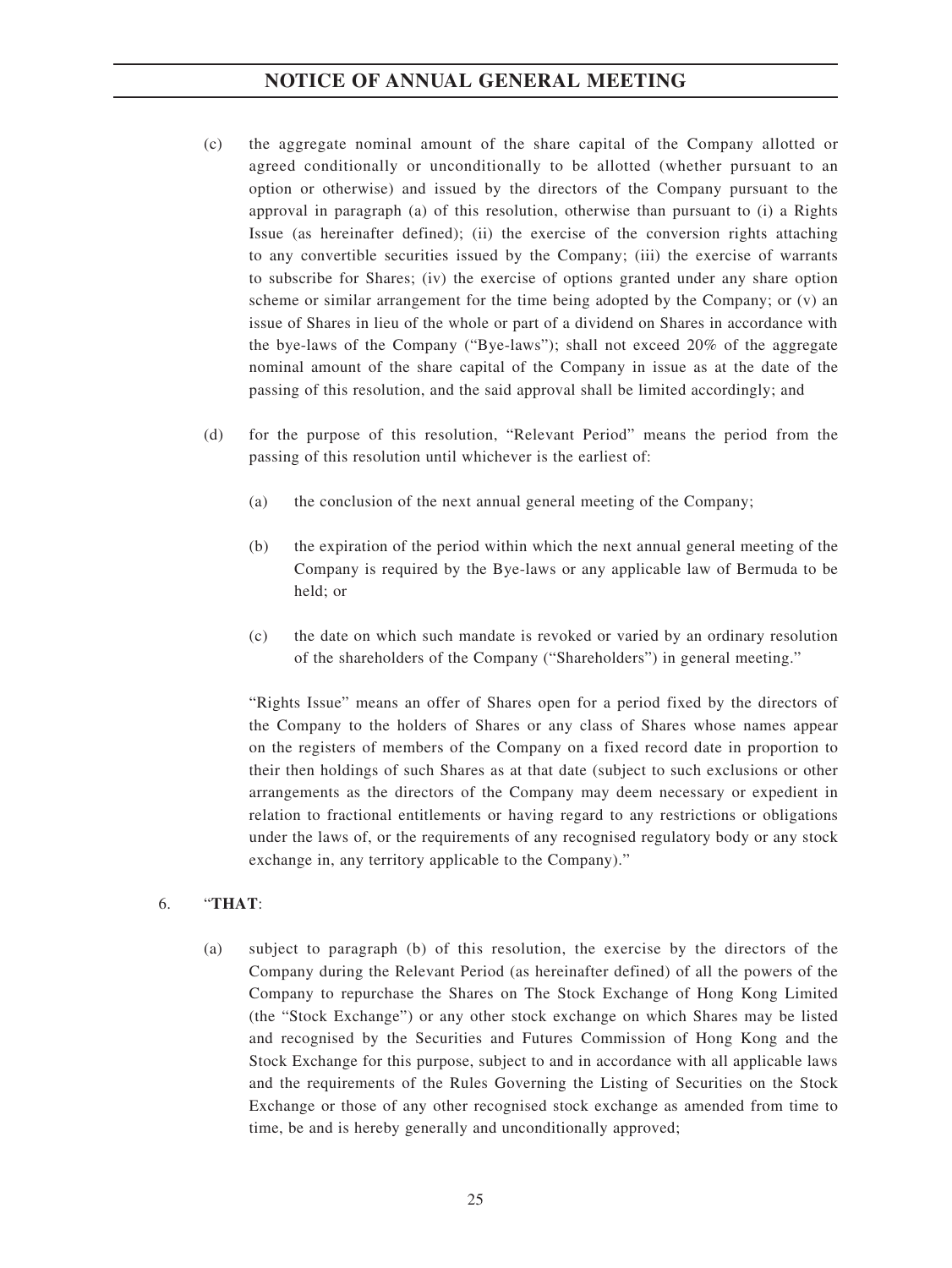- (b) the aggregate nominal amount of Shares to be repurchased by the Company pursuant to the approval in paragraph (a) of this resolution shall not exceed 10% of the aggregate nominal amount of the share capital of the Company in issue as at the date of the passing of this resolution, and the said approval shall be limited accordingly; and
- (c) for the purpose of this resolution, "Relevant Period" means the period from the passing of this resolution until whichever is the earliest of:
	- (a) the conclusion of the next annual general meeting of the Company;
	- (b) the expiration of the period within which the next annual general meeting of the Company is required by the Bye-laws or any applicable law of Bermuda to be held; or
	- (c) the date on which such mandate is revoked or varied by an ordinary resolution of the Shareholders in general meeting."
- 7. "**THAT** conditional upon resolutions numbered 5 and 6 above being passed, the unconditional general mandate granted to the Directors to allot, issue and deal with additional Shares and to make or grant offers, agreements, and options which might require the exercise of such powers pursuant to resolution numbered 5 above be and is hereby extended by the addition thereto of an amount representing the aggregate nominal amount of the share capital of the Company repurchased by the Company under the authority granted pursuant to resolution numbered 6 above, provided that such amount shall not exceed 10% of the aggregate nominal amount of the issued share capital of the Company as at the date of passing the resolution."
- 8. "**THAT** conditional upon The Stock Exchange of Hong Kong Limited granting approval of the listing of and permission to deal in the shares falling to be issued pursuant to the exercise of any options granted under the share option scheme referred to in the circular dispatched to the shareholders of the Company on the same day as this notice, the terms of which are set out in the printed document marked "A" now produced to the Meeting and for the purpose of identification signed by the Chairman hereof ("Share Option Scheme"), the Share Option Scheme be approved and adopted to be the Share Option Scheme of the Company and that the Directors be authorized to grant options thereunder and to allot and issue Shares pursuant to the Share Option Scheme and take all such steps as may be necessary or desirable to implement such Share Option Scheme and with effect from the date of the Share Option Scheme becoming unconditional and coming into effect, the existing share option scheme of the Company which was adopted by the Company on 30 May 2002 be terminated with effect from the date on which such resolution shall become unconditional."

By Order of the Board **Shenzhen High-Tech Holdings Limited Chan Yuen Ying, Stella** *Company Secretary*

Hong Kong, 22 March 2012